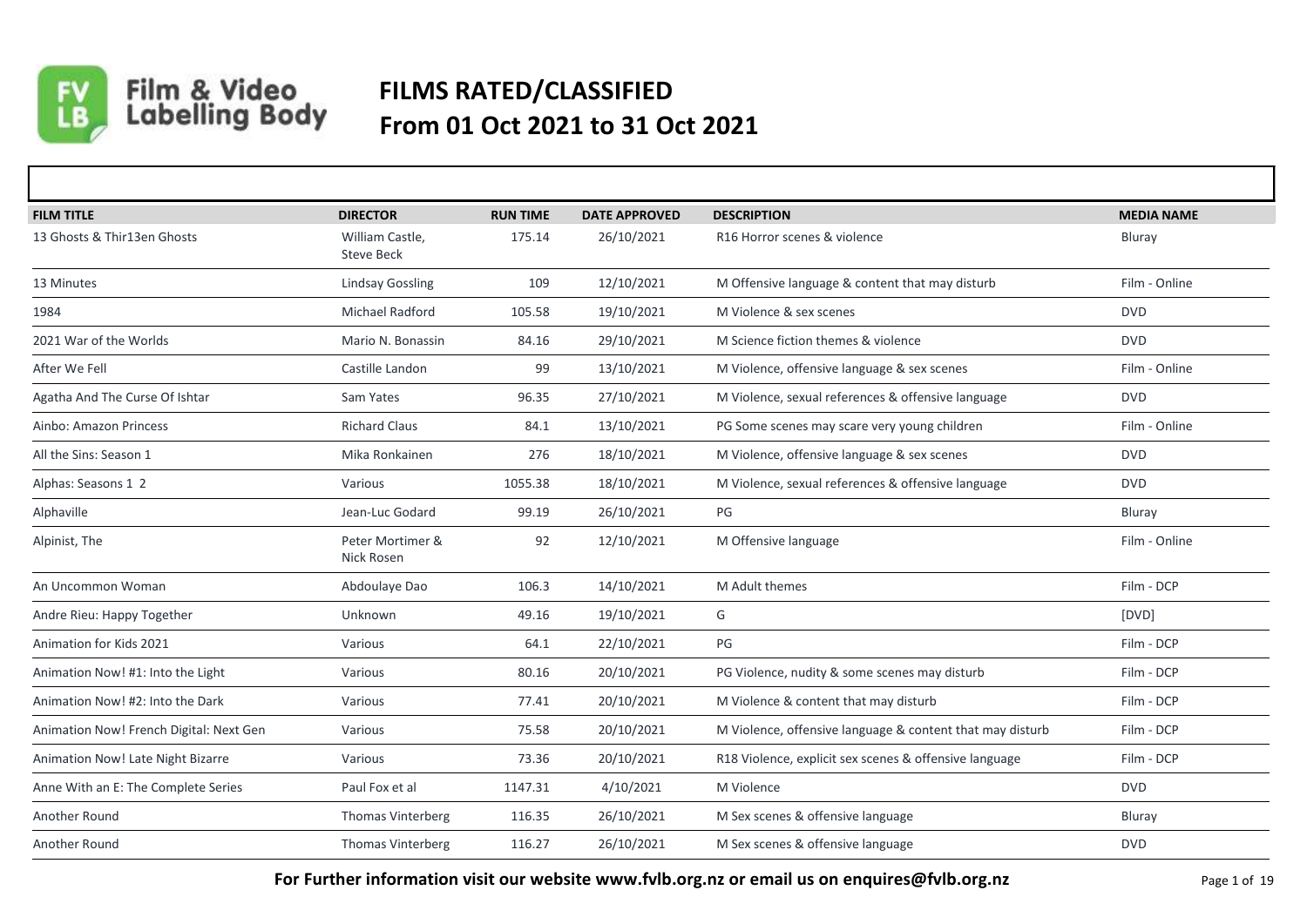| Antim: The Final Truth              | Mahesh Manjrekar                                         | 3.05   | 28/10/2021 | M Violence                                                              | Trailer       |
|-------------------------------------|----------------------------------------------------------|--------|------------|-------------------------------------------------------------------------|---------------|
| Antlers                             | <b>Scott Cooper</b>                                      | 99.22  | 13/10/2021 | R16 Violence, cruelty & content that may disturb                        | Film - DCP    |
| Artists Wife, The                   | Tom Dolby                                                | 96     | 5/10/2021  | M Nudity, offensive language & sexual content                           | Film - Online |
| Back to the Outback                 | Clare Knight &<br><b>Harry Cripps</b>                    | 91.58  | 5/10/2021  | PG Scary scenes                                                         | Film - DCP    |
| Bambi 1 & 2                         | David Hand etc                                           | 142.11 | 14/10/2021 | G                                                                       | Bluray        |
| <b>Band Of Brothers</b>             | Phil Alden<br>Robinson/Richard<br>Loncraine/M<br>Salomon | 625.29 | 19/10/2021 | R15 Depicts graphic & realistic war scenes                              | Bluray        |
| <b>Band Of Brothers</b>             | Phil Alden<br>Robinson/Richard<br>Loncraine/M<br>Salomon | 600.32 | 19/10/2021 | R15 Depicts graphic & realistic war scenes                              | <b>DVD</b>    |
| Basil - The Great Mouse Detective   | John Musker/David<br>Michener                            | 74.15  | 14/10/2021 | G                                                                       | Bluray        |
| Batman                              | <b>Tim Burton</b>                                        | 126    | 21/10/2021 | <b>PG Violence</b>                                                      | Film - DCP    |
| <b>Batman Returns</b>               | Tim Burton                                               | 126    | 21/10/2021 | PG Violence                                                             | Film - DCP    |
| Batman: Soul Of The Dragon          | Sam Liu                                                  | 79.18  | 21/10/2021 | M Violence                                                              | Film - Online |
| Batman: The Long Halloween Part Two | <b>Chris Palmer</b>                                      | 87.07  | 11/10/2021 | R13 Bloody violence & content that may disturb                          | (Bluray)      |
| Batman: The Long Halloween Part Two | <b>Chris Palmer</b>                                      | 83.32  | 12/10/2021 | R13 Bloody violence & content that may disturb                          | (DVD)         |
| <b>Bearing</b>                      | Daniela Hýbnerová                                        | 1.32   | 5/10/2021  | G                                                                       | Film - DCP    |
| <b>Becoming Cousteau</b>            | Liz Garbus                                               | 93     | 14/10/2021 | M Offensive language                                                    | Film - DCP    |
| <b>Becoming Cousteau</b>            | Liz Garbus                                               | 2.2    | 14/10/2021 | G                                                                       | Trailer       |
| Benedetta                           | Paul Verhoeven                                           | 131.29 | 15/10/2021 | R18 Violence, sexual violence, sex scenes & content that may<br>disturb | Film - DCP    |
| Benediction                         | <b>Terence Davies</b>                                    | 137    | 21/10/2021 | M Adult themes                                                          | Film - DCP    |
| <b>Best Sellers</b>                 | Lina Roessler                                            | 101.58 | 27/10/2021 | M Offensive language                                                    | Film - Online |
| <b>Big Deal</b>                     | Craig Reucassel                                          | 111.25 | 18/10/2021 | M Offensive language                                                    | <b>DVD</b>    |
| <b>Big Screen British Comedy</b>    | Cliff Owen et. al                                        | 386.25 | 19/10/2021 | M Offensive language & sexual references                                | Bluray        |
| Billy Connolly: Made In Scotland    | Mike Reilly                                              | 95.08  | 28/10/2021 | M Offensive language                                                    | <b>DVD</b>    |
|                                     |                                                          |        |            |                                                                         |               |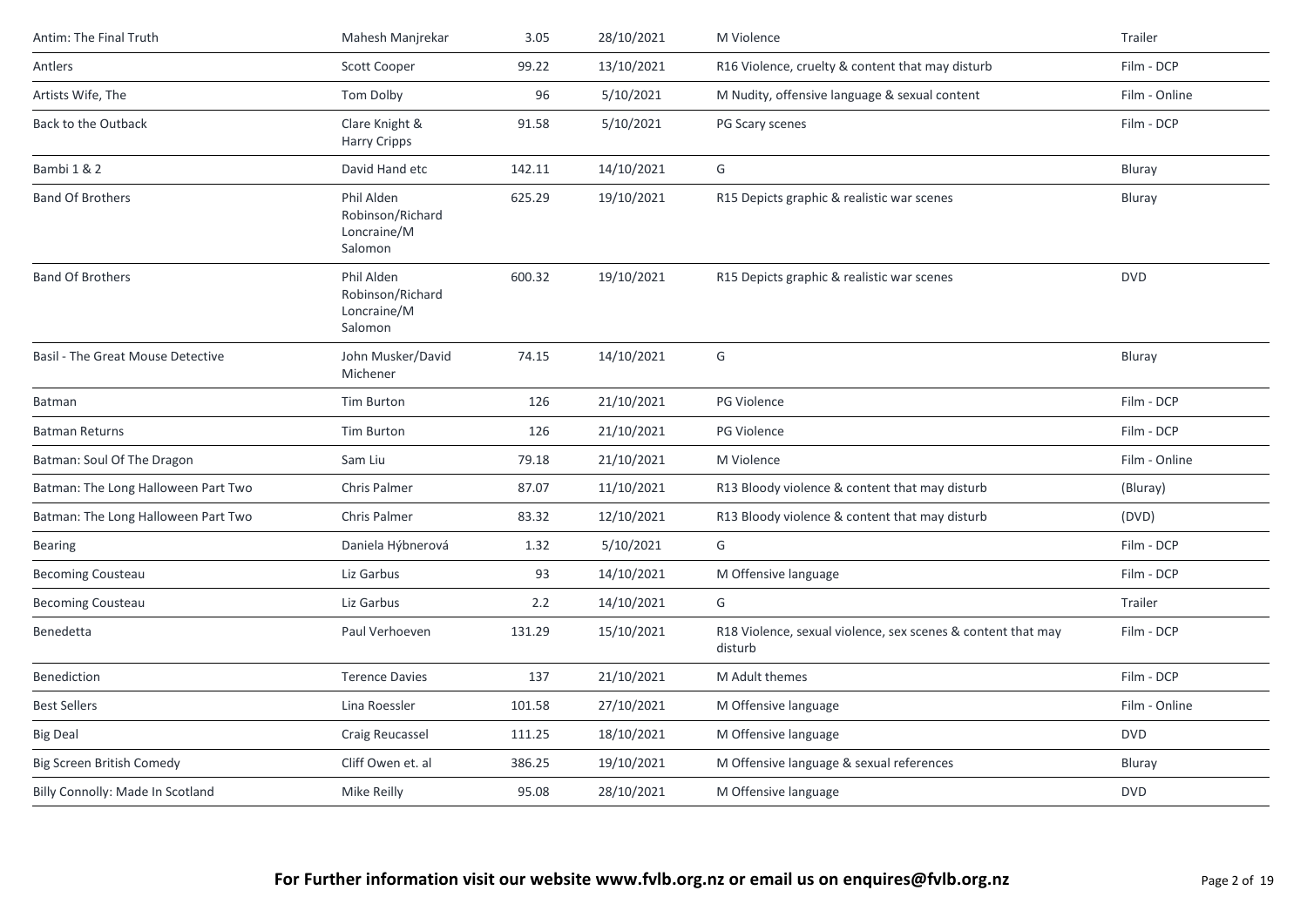| <b>Black Water</b>                            | David<br>Nerlich/Andrew<br>Traucki | 89.16       | 26/10/2021 | R16 Horror scenes & offensive language                       | Bluray           |
|-----------------------------------------------|------------------------------------|-------------|------------|--------------------------------------------------------------|------------------|
| <b>Black Widow</b>                            | Cate Shortland                     | 134         | 19/10/2021 | M Violence                                                   | Film - Harddrive |
| Blade Runner (Final Cut Special Edition)      | <b>Ridley Scott</b>                | 112.58      | 14/10/2021 | M Violence & offensive language                              | <b>DVD</b>       |
| <b>Blind</b>                                  | Michael Mailer                     | 106         | 21/10/2021 | M Violence, offensive language, drug use & sexual references | Film - Online    |
| Blue Reflection: Second Light                 | Not stated                         | $\mathbf 0$ | 4/10/2021  | M Sexualised imagery                                         | [Computer Game]  |
| <b>Boiling Point</b>                          | Philip Barantini                   | 94.51       | 4/10/2021  | R13 Drug use & offensive language                            | Film - DCP       |
| <b>Boiling Point</b>                          | Philip Barantini                   | 94.51       | 13/10/2021 | R13 Drug use & offensive language                            | Film - Online    |
| Boss Baby, The: Family Business               | Tom McGrath                        | 102.48      | 19/10/2021 | PG Coarse language                                           | <b>DVD</b>       |
| Boss Baby, The: Family Business               | Tom McGrath                        | 107.05      | 19/10/2021 | PG Coarse language                                           | Bluray           |
| Boy Called Christmas, A                       | Gil Kenan                          | 2.3         | 7/10/2021  | G                                                            | Trailer          |
| Boys from County Hell                         | Chris Baugh                        | 88.53       | 13/10/2021 | R16 Violence, offensive language & content that may disturb  | Film - Online    |
| <b>Breakfast</b>                              | Cyriak                             | 2.33        | 7/10/2021  | G                                                            | Film - DCP       |
| British Comedy Classics 3: Steptoe and Son/St | Cliff Owen, Peter<br>Sykes         | 195.45      | 12/10/2021 | M Offensive language & sexual references                     | <b>DVD</b>       |
| <b>Broken Ghost</b>                           | <b>Richard Gray</b>                | 103.26      | 22/10/2021 | R16 Violence, sex scenes & suicide                           | Film - Online    |
| Browning Version, The                         | Anthony Asquith                    | 186.54      | 19/10/2021 | M Offensive language                                         | Bluray           |
| Bunty Aur Babli 2                             | Varun V. Sharma                    | 3.11        | 28/10/2021 | PG                                                           | Trailer          |
| Caddyshack                                    | <b>Harold Ramis</b>                | 98          | 19/10/2021 | R <sub>16</sub>                                              | Bluray           |
| California                                    | John Farrow                        | 97.51       | 28/10/2021 | M Violence                                                   | <b>DVD</b>       |
| Candyman                                      | Nia DaCosta                        | 91.01       | 5/10/2021  | R16 Violence, horror, suicide & content that may disturb     | <b>Bluray</b>    |
| Candyman                                      | Nia DaCosta                        | 87.18       | 5/10/2021  | R16 Violence, horror, suicide & content that may disturb     | <b>DVD</b>       |
| Casablanca                                    | Michael Curtiz                     | 102.34      | 19/10/2021 | PG                                                           | Bluray           |
| Cattle Drive                                  | Kurt Neumann                       | 77.07       | 28/10/2021 | G                                                            | <b>DVD</b>       |
| <b>Champions Complete Series</b>              | Cyril Frankel/P<br>Dickson et al   | 1539.55     | 18/10/2021 | PG Violence                                                  | <b>DVD</b>       |
| Chicken Little                                | Mark Dindal                        | 80.54       | 13/10/2021 | PG Some scenes may scare very young children                 | Bluray           |
| Chinese Box                                   | Wayne Wang                         | 99.22       | 5/10/2021  | M Offensive language                                         | Bluray           |
| Christmas with André                          | Michael Wiseman                    | 1.03        | 28/10/2021 | G                                                            | Trailer          |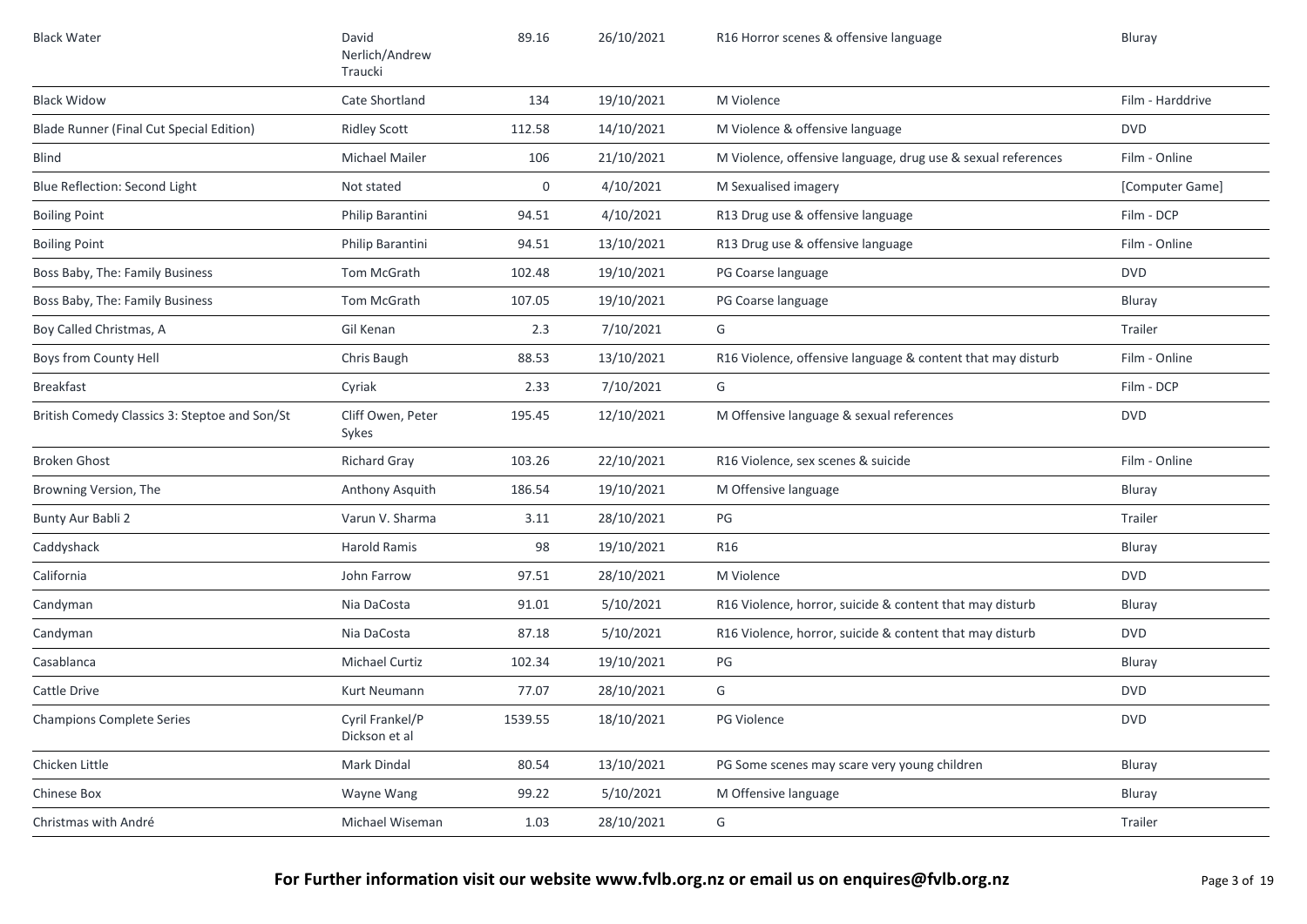| Cinema of Unease                              | Sam Neill              | 52               | 11/10/2021 | PG                                                          | Film - Online        |
|-----------------------------------------------|------------------------|------------------|------------|-------------------------------------------------------------|----------------------|
| City Lights                                   | Charlie Chaplin        | 87               | 14/10/2021 | G                                                           | Film - DCP           |
| Clara With A Mustache                         | Ilir Blakcori          | 9.43             | 12/10/2021 | M Content may disturb                                       | Film - DCP           |
| Clockwork Orange, A                           | <b>Stanley Kubrick</b> | 136.36           | 19/10/2021 | R18 Violence                                                | Bluray               |
| Clockwork Orange, A                           | <b>Stanley Kubrick</b> | 136.36           | 19/10/2021 | R18 Violence                                                | Bluray               |
| Collaborations: The Cinema of Zhang Yimou & G | Zhang Yimou            | 861              | 19/10/2021 | M Violence & offensive language                             | Bluray               |
| Colony, The                                   | Tim Fehlbaum           | 104.23           | 26/10/2021 | M Violence & sexual violence                                | Film - DCP           |
| Colony, The                                   | Tim Fehlbaum           | 104.23           | 27/10/2021 | M Violence & sexual violence                                | Film - Online        |
| Come Back Anytime                             | John Daschbach         | 2.1              | 19/10/2021 | G                                                           | Trailer              |
| Comeback Trail, The                           | George Gallo           | 99.06            | 18/10/2021 | M Violence & offensive language                             | <b>DVD</b>           |
| Coney                                         | Shun Ip Lee            | 47.56            | 19/10/2021 | M Violence, offensive language, drug use & suicide          | Film - DCP           |
| Conjuring, The: The Devil Made Me Do It       | Michael Chaves         | 223.46           | 21/10/2021 | R16 Violence, horror & cruelty                              | Film - Online        |
| Conversations With A Whale                    | Anna Samo              | 8.45             | 12/10/2021 | M                                                           | Film - DCP           |
| County, The                                   | Grímur Hákonarson      | 92.06            | 19/10/2021 | M Offensive language                                        | Film - Online        |
| Cranston Academy: Monster Zone                | Leopoldo Aguilar       | 81.47            | 21/10/2021 | PG Violence & scary scenes                                  | Film - Online        |
| <b>Crysis Remastered Trilogy</b>              | Saber Interactive      | $\mathbf 0$      | 6/10/2021  | R16 Violence & offensive language                           | Computer Game        |
| Cyrano                                        | Joe Wright             | 2.33             | 14/10/2021 | PG                                                          | Trailer              |
| Dark Web: Cicada 3031                         | Alan Ritchson          | 100.45           | 26/10/2021 | R16 Violence, offensive language, drug use & sex scenes     | (DVD)                |
| Datsun                                        | Mark Albiston          | 15.08            | 7/10/2021  | M Drug use & offensive language                             | Film - DCP           |
| Dawn At Socorro                               | George Sherman         | 80.36            | 27/10/2021 | <b>PG Violence</b>                                          | <b>DVD</b>           |
| Days of Heaven                                | <b>Terrence Malick</b> | 93.33            | 5/10/2021  | PG Violence                                                 | Bluray               |
| Deadwood: The Movie                           | Daniel Minahan         | 105.33           | 11/10/2021 | R16 Violence, sexual references & offensive language        | (DVD)                |
| Death Rides a Horse                           | <b>Dustin Humphrey</b> | 45               | 19/10/2021 | M Offensive language                                        | Film - Online        |
| Deliver Us From Evil                          | Won-Chan Hong          | 108.02           | 21/10/2021 | R16 Violence, offensive language & content that may disturb | Film - Online        |
| <b>Demolition Man</b>                         | Marco Brambilla        | 110.18           | 13/10/2021 | M Violence & offensive language                             | <b>DVD</b>           |
| <b>Demolition Man</b>                         | Marco Brambilla        | 115.02           | 13/10/2021 | M Violence & offensive language                             | Bluray               |
| Demon Slayer: Kimetsu no Yaiba The Hinokami   | CyberConnect2          | $\boldsymbol{0}$ | 7/10/2021  | M Violence & horror                                         | <b>Computer Game</b> |
| Die in a Gunfight                             | Collin Schiffli        | 91.52            | 13/10/2021 | R16 Violence, offensive language & drug use                 | Film - Online        |
|                                               |                        |                  |            |                                                             |                      |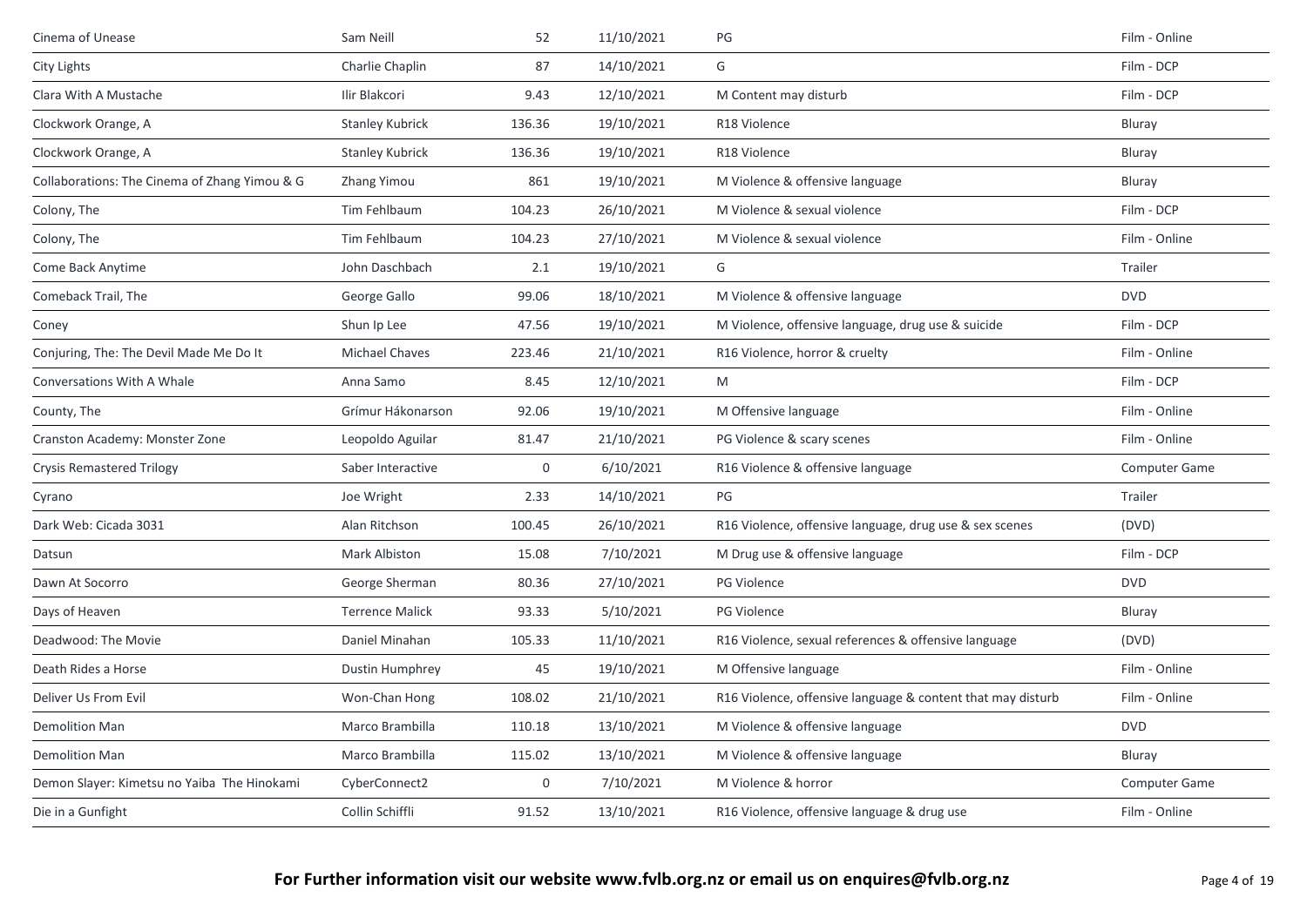| Dinner in America                             | Adam Carter<br>Rehmeier                   | 103.37 | 27/10/2021 | R16 Cruelty, drug use, sexual material & offensive language                     | (DVD)                |
|-----------------------------------------------|-------------------------------------------|--------|------------|---------------------------------------------------------------------------------|----------------------|
| Disappearance At Lake Elrod                   | Lauren Fash                               | 103.38 | 27/10/2021 | R16 Violence, offensive language, sexual material & content that<br>may disturb | Film - Online        |
| Disclosure                                    | Michael Bentham                           | 84.02  | 12/10/2021 | R16 Sexual abuse themes, sex scenes & offensive language                        | Film - Online        |
| <b>Disclosure</b>                             | Michael Bentham                           | 80.38  | 14/10/2021 | R16 Sexual abuse themes, sex scenes & offensive language                        | (DVD)                |
| Disco Elysium The Final Cut                   | Robert Kurvitz                            | 0      | 28/10/2021 | R13 Violence, offensive language, drug use & content that may<br>disturb        | Computer Game        |
| Disconnected                                  | Maruia Jensen                             | 16.58  | 8/10/2021  | M Offensive language & drug references                                          | Film - DCP           |
| Disrupt                                       | Jennifer Te Atamira<br>Ward-Lealand       | 13.26  | 8/10/2021  | M Offensive language                                                            | Film - DCP           |
| Doctor Who Evil of the Daleks                 | Derek Martinus,<br>Timothy Combe et<br>al | 533.08 | 4/10/2021  | <b>PG Violence</b>                                                              | Bluray               |
| Doctor Who Evil of the Daleks                 | Derek Martinus,<br>Timothy Combe et<br>al | 511.46 | 4/10/2021  | PG Violence                                                                     | <b>DVD</b>           |
| Doctor Who The Movie                          | Geoffrey Sax                              | 85.48  | 19/10/2021 | M Violence                                                                      | Bluray               |
| Dogtanian and the Three Muskehounds           | Toni Garcia                               | 88     | 13/10/2021 | G                                                                               | Film - Online        |
| Doors, The: Live At The Bowl '68 Special Edit | Ray Manzarek                              | 94     | 26/10/2021 | PG                                                                              | Film - DCP           |
| Dune                                          | Denis Villeneuve                          | 155    | 14/10/2021 | M Violence                                                                      | Film - DCP           |
| Dune                                          | Denis Villeneuve                          | 155    | 21/10/2021 | M Violence                                                                      | Film - Online        |
| Dusk                                          | David Szymanski                           | 0      | 20/10/2021 | R13 Violence & horror scenes                                                    | <b>Computer Game</b> |
| Dying Light: The Following Enhanced Edition   | Warner Bros.<br>Interactive               | 0      | 7/10/2021  | R18 Graphic violence & offensive language                                       | <b>Computer Game</b> |
| Dylan Moran: Dr. Cosmos                       | <b>Martin Coombes</b>                     | 69     | 12/10/2021 | M Offensive language & sexual references                                        | Film - Online        |
| Earwig                                        | Lucile Hadžihalilović                     | 114.21 | 28/10/2021 | R16 Violence & content that may disturb                                         | Film - DCP           |
| Eating In The Dark                            | Inari Sirola                              | 9.05   | 6/10/2021  | R16 Sexual themes                                                               | Film - DCP           |
| Eddie Izzard: Wunderbar                       | Sarah Townsend                            | 81     | 12/10/2021 | M Offensive language                                                            | Film - Online        |
| Elden Ring                                    | FromSoftware                              | 0      | 11/10/2021 | R13 Violence & horror scenes                                                    | [Computer Game]      |
| Electric Wizard, The                          | Eoin O'Kane                               | 1.47   | 6/10/2021  | R13 Violence, offensive language & content that may disturb                     | Film - DCP           |
| Ellie & Abbie (& Ellies Dead Aunt)            | Monica Zanetti                            | 82.16  | 27/10/2021 | M Offensive language & sexual references                                        | <b>DVD</b>           |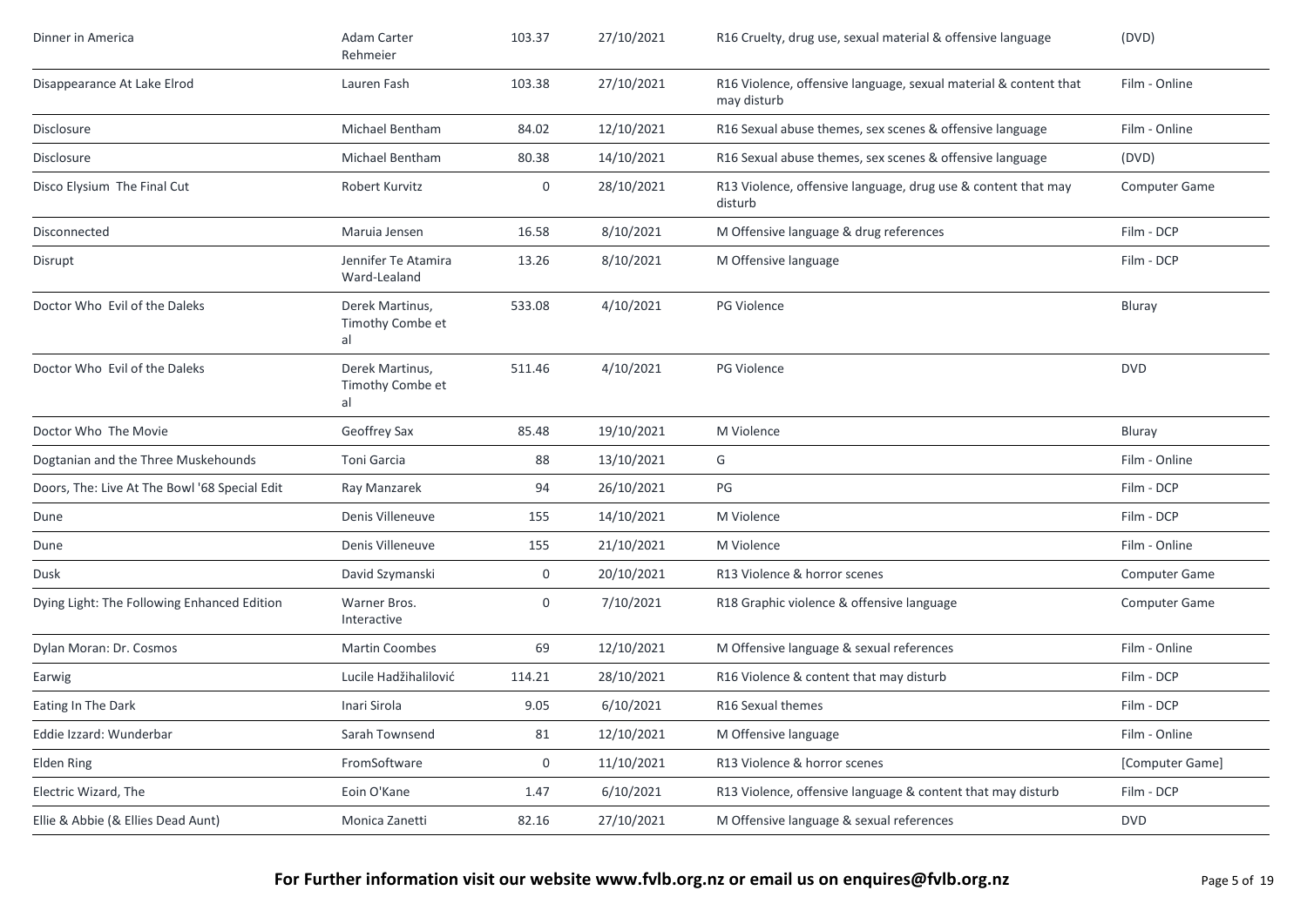| Emily in Paris: Season 1                 | Andrew Fleming,<br>Zoe R. Cassavetes<br>et al        | 270.13 | 4/10/2021  | M Sex scenes & offensive language               | <b>DVD</b>       |
|------------------------------------------|------------------------------------------------------|--------|------------|-------------------------------------------------|------------------|
| Empire of the Sun                        | Steven Spielberg                                     | 152.49 | 13/10/2021 | PG Violence                                     | Bluray           |
| Empire of the Sun                        | Steven Spielberg                                     | 146.33 | 13/10/2021 | PG Violence                                     | <b>DVD</b>       |
| Encanto                                  | Jared Bush, Byron<br>Howard, Charise<br>Castro Smith | 2.07   | 5/10/2021  | G                                               | Trailer          |
| End of Us, The                           | Henry Loever and<br>Steven Kanter                    | 92.18  | 21/10/2021 | M Offensive language & sexual references        | Film - Online    |
| Enter the Dragon                         | Robert Clouse                                        | 102.33 | 13/10/2021 | R16                                             | Bluray           |
| Enter the Dragon (Uncut Special Edition) | Robert Clouse                                        | 98.2   | 13/10/2021 | R16                                             | <b>DVD</b>       |
| Eternals                                 | Chloé Zhao                                           | 156    | 28/10/2021 | M Violence                                      | Film - DCP       |
| Evangelion: Death (True)2                | Hideaki Anno                                         | 70     | 19/10/2021 | M Violence                                      | Film - Online    |
| Falling                                  | Viggo Mortensen                                      | 112    | 12/10/2021 | M Sex scenes, offensive language & nudity       | Film - Online    |
| Family That Steals Dogs, A               | John C. Kelley                                       | 7.29   | 12/10/2021 | M                                               | Film - DCP       |
| Fantasia                                 | James Algar,<br><b>Samuel Armstrong</b>              | 124.27 | 13/10/2021 | G                                               | Bluray           |
| Fantasia 2000                            | <b>Hendel Butoy</b>                                  | 74.31  | 13/10/2021 | G                                               | Bluray           |
| <b>Farewell Amor</b>                     | Ekwa Msangi                                          | 101.02 | 19/10/2021 | M Nudity & sex scenes                           | Film - DCP       |
| Fast & Furious 9                         | Justin Lin                                           | 143    | 19/10/2021 | M Violence                                      | Film - Harddrive |
| Fauna                                    | Quentin<br>Vandecasteele,<br>Clara Bolle             | 3.04   | 4/10/2021  | M Offensive language & content that may disturb | Film - DCP       |
| Fawlty Towers Complete Remastered Set    | Bob Spiers/J<br>Howard Davies/D<br>Argent            | 374.33 | 13/10/2021 | PG Sexual references                            | Bluray           |
| Final Fantasy Spirits Within             | Hironobu Sakaguchi                                   | 105.5  | 12/10/2021 | M Violence                                      | Bluray 4K        |
| <b>Finding You</b>                       | <b>Brian Baugh</b>                                   | 119    | 27/10/2021 | PG Violence & coarse language                   | Film - Online    |
| Fire Down Below                          | Robert Parrish                                       | 115.12 | 26/10/2021 | PG Violence                                     | Bluray           |
| Fire Down Below                          | Robert Parrish                                       | 115.05 | 26/10/2021 | PG Violence                                     | <b>DVD</b>       |
| Fire in the Water, Fire in the Sky       | Mīria George                                         | 13.2   | 8/10/2021  | PG                                              | Film - DCP       |
| Fireheart                                | Theodore Ty                                          | 2.15   | 14/10/2021 | PG                                              | Trailer          |

**For Further information visit our website www.fvlb.org.nz or email us on enquires@fvlb.org.nz** Page 6 of 19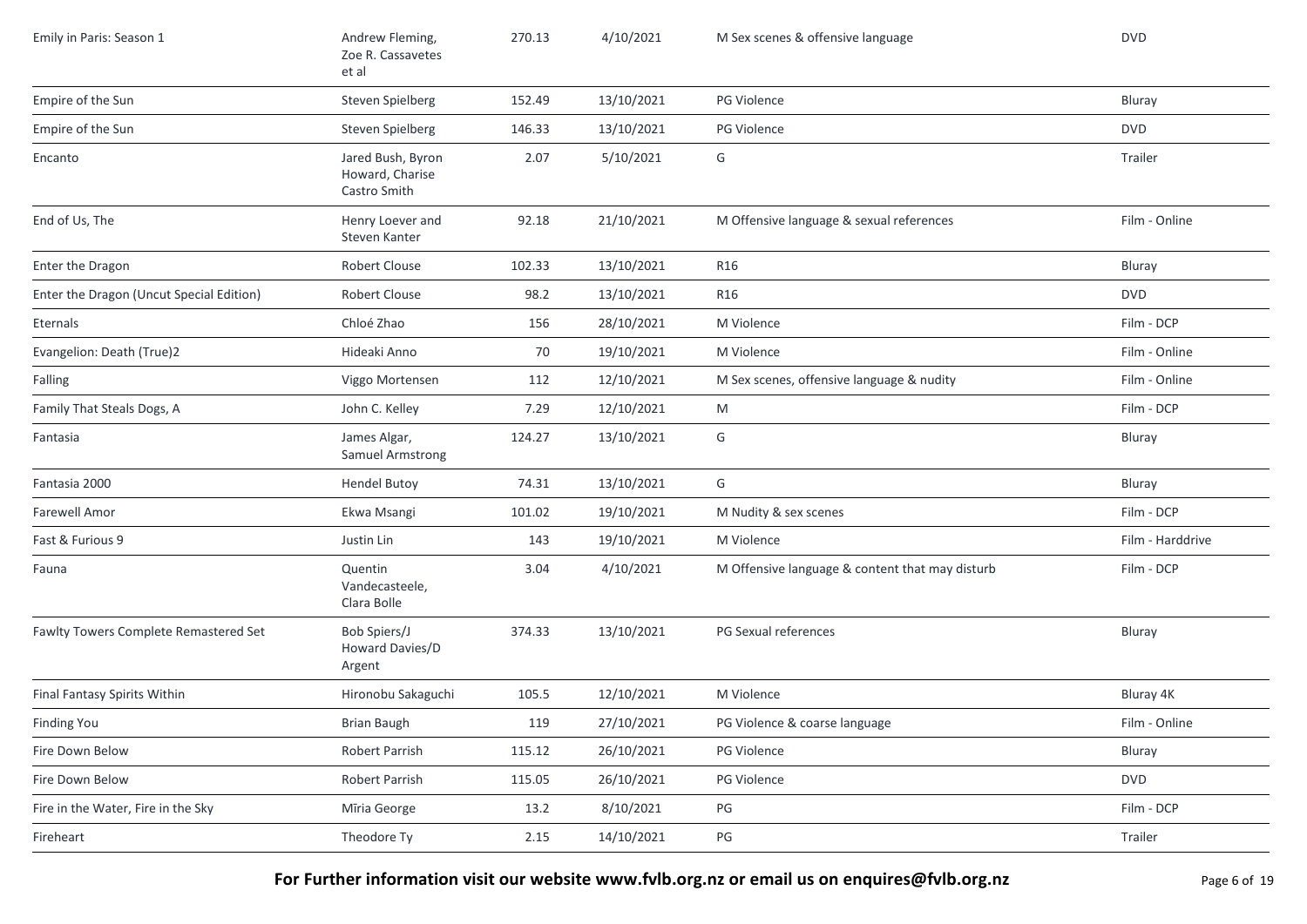| Flashback                                     | Christopher<br>Macbride                 | 97.09  | 26/10/2021 | R16 Drug use, offensive language, sexual material & content that<br>may disturb | Film - Online |
|-----------------------------------------------|-----------------------------------------|--------|------------|---------------------------------------------------------------------------------|---------------|
| Flight of the Albatross                       | Werner Meyer                            | 88     | 19/10/2021 | G                                                                               | Film - Online |
| For the Love of Ada: The Complete Series      | Various                                 | 674.36 | 18/10/2021 | PG Coarse language & sexual references                                          | <b>DVD</b>    |
| French Dispatch, The                          | Wes Anderson                            | 1      | 5/10/2021  | PG                                                                              | Trailer       |
| French Dispatch, The                          | Wes Anderson                            | 108    | 12/10/2021 | M Offensive language, nudity, drug use & sexual references                      | Film - DCP    |
| Frighteners, The                              | Peter Jackson                           | 110    | 12/10/2021 | M Violence                                                                      | Film - DCP    |
| Fruit                                         | Ivan Li                                 | 3.25   | 6/10/2021  | R18 Violence & explicit sex scenes                                              | Film - DCP    |
| Fugitive, The (Special Edition)               | <b>Andrew Davis</b>                     | 124.54 | 13/10/2021 | M Violence                                                                      | <b>DVD</b>    |
| Gagarine                                      | Fanny Liatard,<br>Jérémy Trouihl        | 95     | 19/10/2021 | M Drug use & offensive language                                                 | Film - Online |
| Gardener, The                                 | Sébastien Chabot                        | 1.54   | 19/10/2021 | G                                                                               | Trailer       |
| Ghostbusters: Afterlife                       | Jason Reitman                           | 2      | 28/10/2021 | PG                                                                              | Trailer       |
| Girl Walks Home Alone at Night, A             | Ana Lily Amirpour                       | 106.14 | 5/10/2021  | R16 Violence, drug use & sexual material                                        | Film - DCP    |
| Girls, The                                    | Tabitha Arthur                          | 9.5    | 8/10/2021  | M Offensive language                                                            | Film - DCP    |
| Godavari                                      | Nikhil Mahajan                          | 113.43 | 28/10/2021 | PG Suicide references                                                           | Film - DCP    |
| Godmother, The                                | Jean-Paul Salomé                        | 104    | 19/10/2021 | M Violence, offensive language & drug references                                | Film - Online |
| Goodnight Mr Ted                              | Nicolas Sole                            | 10.45  | 12/10/2021 | M Violence                                                                      | Film - DCP    |
| Grandmother 19 and the Secret of the Spoviets | Joao Ribeireo                           | 94.22  | 14/10/2021 | PG                                                                              | Film - DCP    |
| Gremlins                                      | Joe Dante                               | 101.56 | 13/10/2021 | PG Violence                                                                     | <b>DVD</b>    |
| Hailey Dean Mysteries: Complete Collections 1 | Michael Robison,<br><b>Terry Ingram</b> | 761.1  | 27/10/2021 | <b>PG Violence</b>                                                              | <b>DVD</b>    |
| Hallmark Christmas 12: Swept Up By Christmas  | Philippe Gagnon                         | 83.21  | 18/10/2021 | G                                                                               | <b>DVD</b>    |
| Hallmark Christmas Collection 13: Delivery By | Various                                 | 256.39 | 18/10/2021 | G                                                                               | <b>DVD</b>    |
| Hallmark Christmas Collection 14: A Glenbrook | Various                                 | 258.03 | 18/10/2021 | G                                                                               | <b>DVD</b>    |
| Hallmark Christmas Collection 15: Cross Count | Various                                 | 253.47 | 18/10/2021 | G                                                                               | <b>DVD</b>    |
| Hallmark Christmas Collection 16: A Gift for  | Various                                 | 261    | 18/10/2021 | G                                                                               | <b>DVD</b>    |
| Halloween Kills                               | David Gordon Green                      | 105.07 | 13/10/2021 | R16 Graphic violence, offensive language & cruelty                              | Film - DCP    |
| Happening                                     | Audrey Diwan                            | 99.2   | 15/10/2021 | R16 Sex scenes, nudity, cruelty & content that may disturb                      | Film - DCP    |
| Happiness                                     | Andrey Zhidkov                          | 4.59   | 13/10/2021 | M                                                                               | Film - DCP    |

**For Further information visit our website www.fvlb.org.nz or email us on enquires@fvlb.org.nz** Page 7 of 19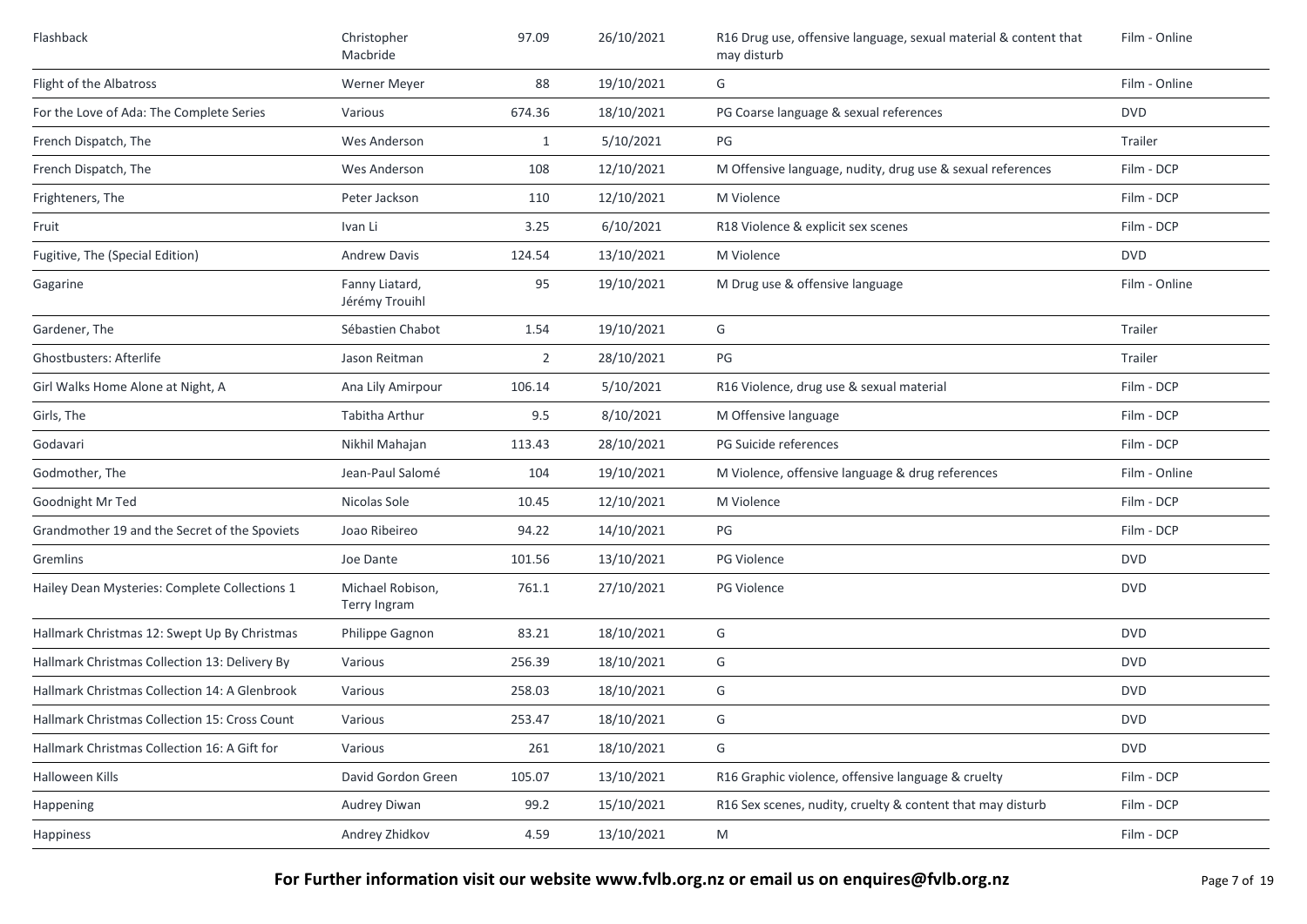| Harder They Fall, The                         | Jeymes Samuel                                            | 136.39  | 8/10/2021  | R16 Violence & offensive language                                | Film - DCP    |
|-----------------------------------------------|----------------------------------------------------------|---------|------------|------------------------------------------------------------------|---------------|
| Harry Palmer Collection, The                  | Sidney J Furie et. al                                    | 317.21  | 19/10/2021 | M Violence                                                       | Bluray        |
| Harry Potter and The Philosophers Stone: Magi | Chris Columbus                                           | 157     | 21/10/2021 | PG Violence & coarse language                                    | Film - Online |
| Harry Potter Complete 8 Film Collection       | Chris<br>Columbus/Alfonso<br>Cuaron/Mike<br>Newell et al | 1199    | 18/10/2021 | M Violence & fantasy horror                                      | Bluray        |
| Hazell The Complete Series                    | Various                                                  | 1116.12 | 18/10/2021 | M Violence, offensive language & sex scenes                      | <b>DVD</b>    |
| Heart Of Gold                                 | Simon Filliot                                            | 12.46   | 12/10/2021 | M Content may disturb                                            | Film - DCP    |
| Helix: The Complete Series                    | Mike Rohl et. al                                         | 1050.52 | 5/10/2021  | R16 Violence, horror & sex scenes                                | <b>DVD</b>    |
| Here Comes Mr Jordan                          | Alexander Hall                                           | 94.07   | 28/10/2021 | G                                                                | <b>DVD</b>    |
| Heroes of Africa                              | Frank Gharbin                                            | 124.21  | 19/10/2021 | M Violence                                                       | Film - DCP    |
| Hitmans Wifes Bodyguard, The                  | Patrick Hughes                                           | 116.27  | 21/10/2021 | R16 Violence, sexual references & offensive language             | Film - Online |
| Honsla Rakh                                   | Amarjit Singh Saron                                      | 2.56    | 5/10/2021  | PG                                                               | Trailer       |
| Honsla Rakh                                   | Amarjit Singh Saron                                      | 144.35  | 12/10/2021 | M Offensive language                                             | Film - DCP    |
| Hot Mother                                    | Lucy Knox                                                | 14.13   | 6/10/2021  | R16 Offensive language, sexual themes & content that may disturb | Film - DCP    |
| How to Be a Good Wife                         | <b>Martin Provost</b>                                    | 105.22  | 19/10/2021 | M Nudity & sex scenes                                            | <b>DVD</b>    |
| How to Train Your Dragon Ultimate Collection  | Dean DeBlois, Chris<br>Sanders et al                     | 333.16  | 5/10/2021  | PG Frightening fantasy scenes & violence                         | <b>DVD</b>    |
| Howling, The                                  | Joe Dante                                                | 87.1    | 12/10/2021 | R16 Horror scenes & violence                                     | <b>DVD</b>    |
| Hudson                                        | Sean Daniel<br>Cunningham                                | 76      | 6/10/2021  | M Offensive language                                             | Film - Online |
| Human Capital                                 | Marc Meyers                                              | 97.56   | 28/10/2021 | M Sex scenes & offensive language                                | <b>DVD</b>    |
| I Carry You with Me                           | Heidi Ewing                                              | 111     | 5/10/2021  | M Violence, sexual references & offensive language               | Film - Online |
| I, Barnabé                                    | Jean-François<br>Levesque                                | 15.1    | 12/10/2021 | M                                                                | Film - DCP    |
| Ice Road, The                                 | Jonathan Hensleigh                                       | 109     | 13/10/2021 | M Violence & offensive language                                  | Film - Online |
| Igorr - Very Noise                            | Meat Dept                                                | 2.36    | 7/10/2021  | PG Some scenes may disturb                                       | Film - DCP    |
| In Passing                                    | Joshua Prendeville                                       | 116.58  | 14/10/2021 | M Adult themes & nudity                                          | Film - Online |
| In the Earth                                  | Ben Wheatley                                             | 107.3   | 6/10/2021  | R16 Violence, horror & cruelty                                   | Film - Online |
| In the Heights                                | Jon M. Chu                                               | 137.06  | 21/10/2021 | PG Coarse language                                               | Film - Online |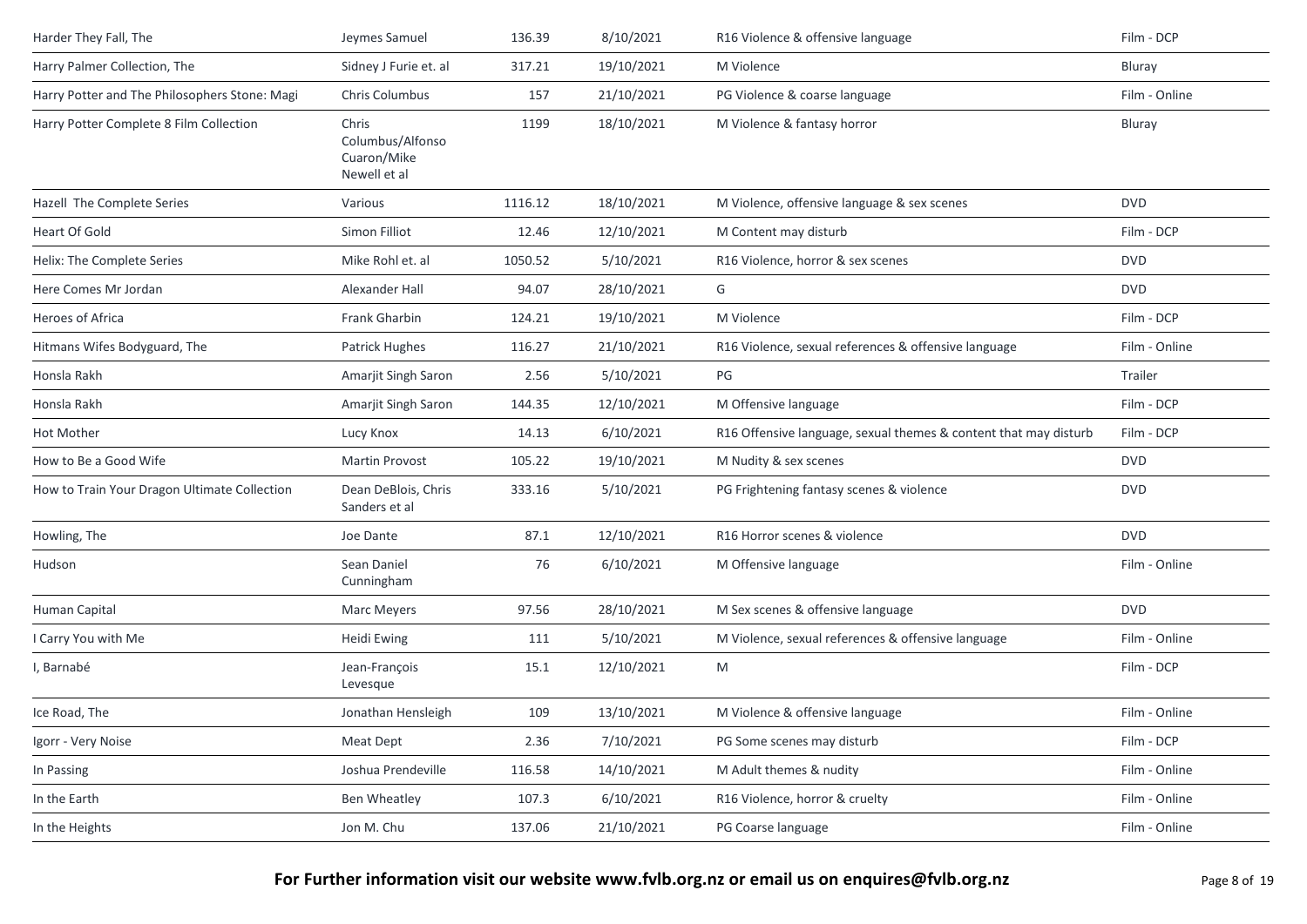| Inception                                    | Christopher Nolan                    | 148.08 | 19/10/2021 | M Violence                                                   | Bluray               |
|----------------------------------------------|--------------------------------------|--------|------------|--------------------------------------------------------------|----------------------|
| Inception                                    | Christopher Nolan                    | 142.04 | 19/10/2021 | M Violence                                                   | <b>DVD</b>           |
| Infinite                                     | Antoine Fuqua                        | 106.13 | 29/10/2021 | M Violence & offensive language                              | <b>DVD</b>           |
| Infinite                                     | Antoine Fuqua                        | 106.18 | 29/10/2021 | M Violence & offensive language                              | Bluray               |
| Init!ation                                   | John Berardo                         | 96.37  | 27/10/2021 | <b>Refused Classification</b>                                | <b>DVD</b>           |
| Inkt                                         | Joost Van den<br>Bosch, Erik Verkerk | 2.15   | 5/10/2021  | G                                                            | Film - DCP           |
| Innerspace                                   | Joe Dante                            | 119.48 | 13/10/2021 | PG Violence & coarse language                                | Bluray               |
| Invaders: The Complete Collection            | Joseph Sargent et.<br>al             | 2273   | 27/10/2021 | <b>PG Violence</b>                                           | Bluray/DVD           |
| Ip Man: Kung Fu Master                       | Liming Li                            | 83.5   | 21/10/2021 | R13 Violence                                                 | Film - Online        |
| JeanMichel Jarre: Live In NotreDame VR Welco | Jean-Michel Jarre                    | 51.04  | 27/10/2021 | G                                                            | Bluray               |
| Joe Bell                                     | Reinaldo Marcus<br>Green             | 93     | 13/10/2021 | M Offensive language, sexual references & suicide references | Film - Online        |
| Joe Bell                                     | Reinaldo Marcus<br>Green             | 93     | 19/10/2021 | M Offensive language, sexual references & suicide references | Film - Harddrive     |
| John Wick                                    | Chad Stahelski and<br>David Leitch   | 101.12 | 19/10/2021 | R16 Graphic violence & offensive language                    | Bluray               |
| John Wick                                    | Chad Stahelski and<br>David Leitch   | 202.25 | 19/10/2021 | R16 Graphic violence & offensive language                    | Bluray 4K/Bluray     |
| Jungle Run                                   | Noah Luke                            | 82.19  | 29/10/2021 | M Violence                                                   | <b>DVD</b>           |
| Jurassic World Evolution 2                   | Frontier<br>Developments             | 0      | 18/10/2021 | M Violence                                                   | <b>Computer Game</b> |
| Just a Gigolo                                | David Hemmings                       | 105.38 | 26/10/2021 | R16                                                          | Bluray               |
| Just a Girl Who Decided To Go For It         | Mariem Perez-Riera                   | 91     | 27/10/2021 | M Offensive language & sexual references                     | Film - Online        |
| Kapana                                       | Philippe Talavera                    | 60.12  | 14/10/2021 | M Sex scenes & offensive language                            | Film - DCP           |
| Kill Them All And Come Back Alone            | Enzo G. Castellari                   | 98.57  | 26/10/2021 | PG Violence                                                  | <b>DVD</b>           |
| Kill Them All And Come Back Alone            | Enzo G. Castellari                   | 199.3  | 26/10/2021 | PG Violence                                                  | Bluray               |
| King Otto                                    | Christopher André<br>Marks           | 80.2   | 27/10/2021 | G                                                            | <b>DVD</b>           |
| La Civil                                     | Teodora Ana Mihai                    | 144.31 | 8/10/2021  | R13 Violence, cruelty & content that may disturb             | Film - DCP           |
| Lansky                                       | Eytan Rockaway                       | 114.49 | 27/10/2021 | R16 Violence, sexual references & offensive language         | (DVD)                |
|                                              |                                      |        |            |                                                              |                      |

**For Further information visit our website www.fvlb.org.nz or email us on enquires@fvlb.org.nz** Page 9 of 19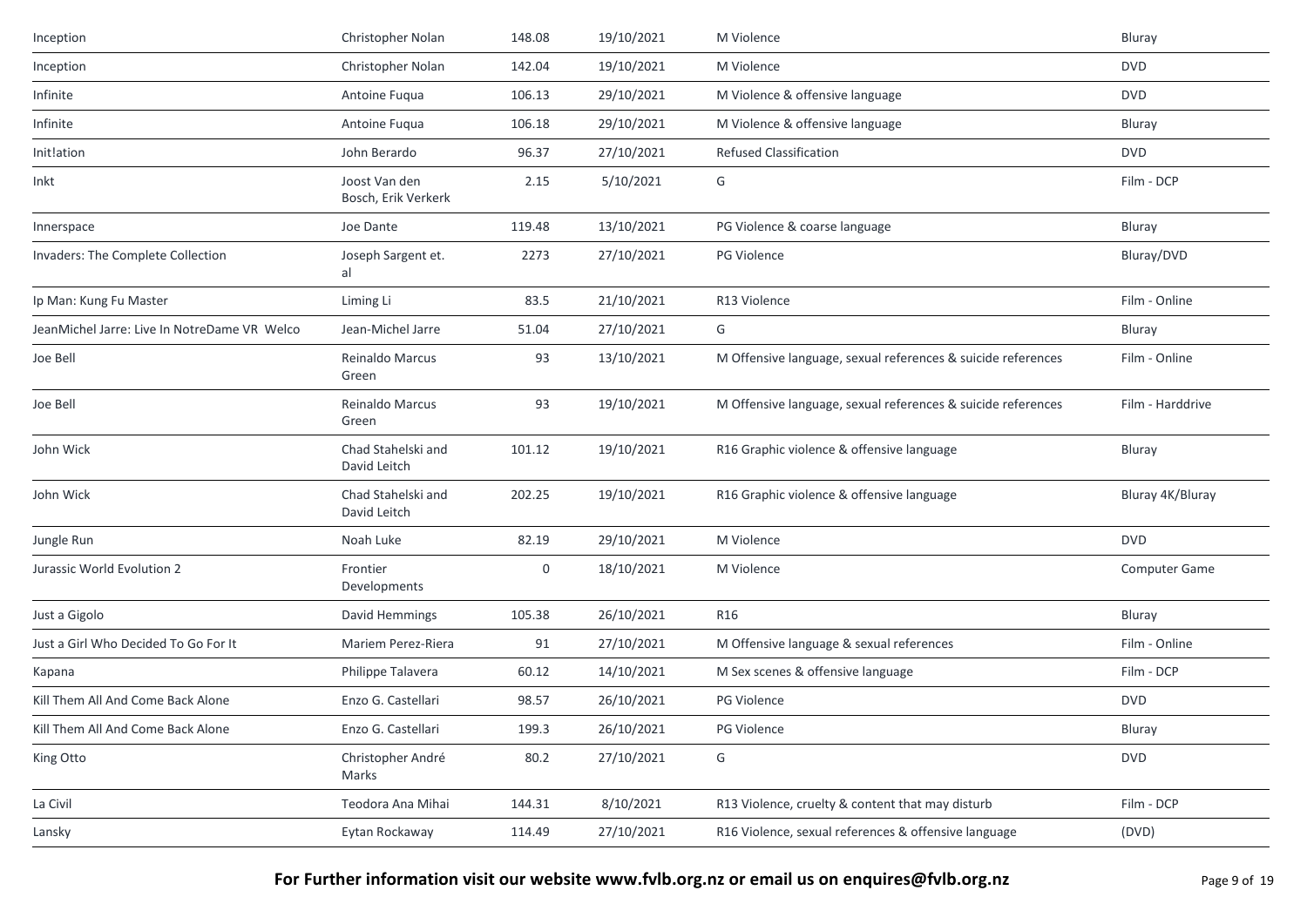| Last Duel, The                                | <b>Ridley Scott</b>                       | 152.4   | 13/10/2021 | R16 Graphic violence, sex scenes, offensive language, rape & cruelty            | Film - DCP    |
|-----------------------------------------------|-------------------------------------------|---------|------------|---------------------------------------------------------------------------------|---------------|
| Last Night in Soho                            | <b>Edgar Wright</b>                       | 116.58  | 15/10/2021 | R16 Violence, sexual violence, offensive language & content that<br>may disturb | Film - DCP    |
| Leaf                                          | Aliona Baranova                           | 5.4     | 5/10/2021  | G                                                                               | Film - DCP    |
| Legend of La Llorona                          | Patricia Harris<br>Seeley                 | 98.28   | 27/10/2021 | M Violence, offensive language & horror                                         | Film - Online |
| Lethal Weapon: The Full Adrenaline Fuelled Co | <b>Richard Donner</b>                     | 462.23  | 14/10/2021 | R16 Violence, offensive language & sex scenes                                   | <b>DVD</b>    |
| Lewis The Complete Series                     | Bill Anderson et. al                      | 2981.33 | 27/10/2021 | M Violence, drug use & sexual references                                        | <b>DVD</b>    |
| Lifetime Christmas Collection: Christmas at M | Various                                   | 434.49  | 18/10/2021 | PG Coarse language                                                              | <b>DVD</b>    |
| Locked Down                                   | Doug Liman                                | 113.05  | 27/10/2021 | M Offensive language, sexual references & drug use                              | Film - Online |
| Lord of the Rings, The: The Motion Picture Tr |                                           | 1285.56 | 19/10/2021 | M Violence & fantasy horror                                                     | Bluray        |
| Lost Daughter, The                            | Maggie Gyllenhaal                         | 121.35  | 15/10/2021 | M Sex scenes, offensive language & content that may disturb                     | Film - DCP    |
| Lost Daughter, The                            | Maggie Gyllenhaal                         | 121.35  | 19/10/2021 | M Sex scenes, offensive language & content that may disturb                     | Film - DCP    |
| Lost Leonardo, The                            | Andreas Koefoed                           | 100     | 12/10/2021 | PG Nudity & coarse language                                                     | Film - Online |
| Lowdown Dirty Criminals                       | Paul Murphy                               | 86.47   | 28/10/2021 | R13 Violence, offensive language & sex scenes                                   | <b>DVD</b>    |
| Mad Magician, The                             | John Brahm                                | 72.47   | 28/10/2021 | M Drug use & violence                                                           | <b>DVD</b>    |
| Mamiwatta                                     | Christian Thiam                           | 89.38   | 19/10/2021 | M Violence & offensive language                                                 | Film - DCP    |
| Man Downstairs, The                           | Grant Lahood                              | 13.26   | 8/10/2021  | M Offensive language                                                            | Film - DCP    |
| Man in the Hat, The                           | John-Paul<br>Davidson, Stephen<br>Warbeck | 95.4    | 19/10/2021 | PG Sexual references                                                            | Film - Online |
| Man of Steel                                  | Zack Snyder                               | 137.11  | 12/10/2021 | M Violence                                                                      | <b>DVD</b>    |
| Many Saints of Newark, The                    | Alan Taylor                               | 120.08  | 5/10/2021  | R16 Violence, offensive language & sex scenes                                   | Film - DCP    |
| Many Saints of Newark, The                    | Alan Taylor                               | 120.08  | 13/10/2021 | R16 Violence, offensive language & sex scenes                                   | Film - Online |
| Marieville                                    | <b>Grant Lahood</b>                       | 8.06    | 8/10/2021  | PG                                                                              | Film - DCP    |
| Mark Hunt: The Fight of His Life              | Peter Brook                               | 2.28    | 19/10/2021 | M Violence & offensive language                                                 | Trailer       |
| Marple The Complete Series                    | Silvio Narizzano,<br>David Giles          | 2016.35 | 27/10/2021 | M Violence, offensive language & sex scenes                                     | <b>DVD</b>    |
| Mass                                          | Fran Kranz                                | 111.18  | 21/10/2021 | M Suicide references & content that may disturb                                 | Film - DCP    |
| <b>Matrix Resurrections</b>                   | Lana Wachowski                            | 2.52    | 5/10/2021  | M                                                                               | Trailer       |
| Mech Warrior 5: Mercenaries                   | Sold Out                                  | 0       | 27/10/2021 | M Violence                                                                      | Computer Game |
|                                               |                                           |         |            |                                                                                 |               |

**For Further information visit our website www.fvlb.org.nz or email us on enquires@fvlb.org.nz** Page 10 of 19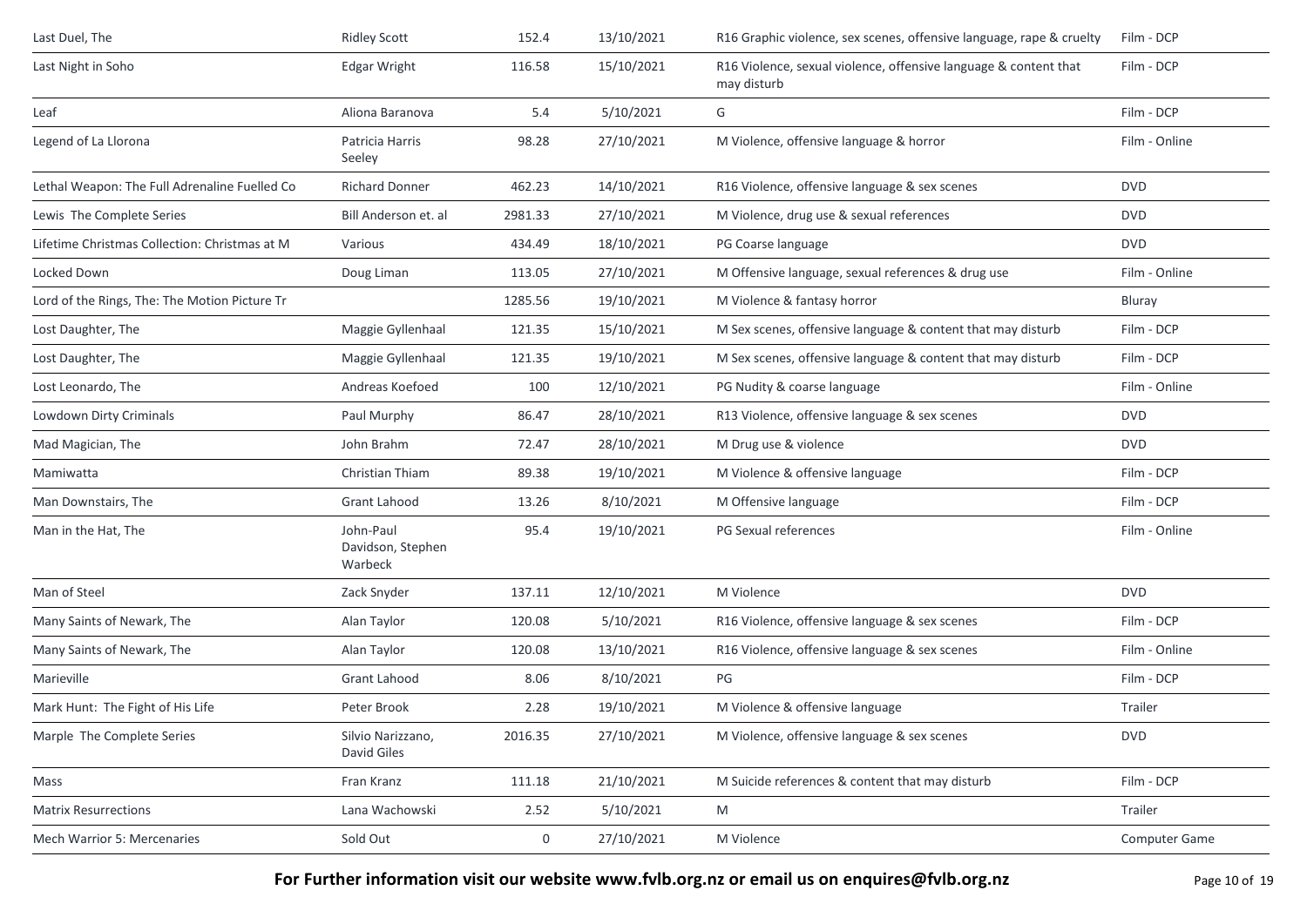| Meek, The                                | Gillian Ashurst                                | 18.56  | 8/10/2021  | M Suicide                                                                             | Film - DCP       |
|------------------------------------------|------------------------------------------------|--------|------------|---------------------------------------------------------------------------------------|------------------|
| Memoria                                  | Apichatpong<br>Weerasethakul                   | 135.44 | 21/10/2021 | PG                                                                                    | Film - DCP       |
| Mermaid in Paris, A                      | <b>Mathias Malzieu</b>                         | 2.04   | 7/10/2021  | PG                                                                                    | Trailer          |
| Minamata                                 | Andrew Levitas                                 | 110.28 | 21/10/2021 | M Violence, offensive language & content that may disturb                             | Film - Online    |
| Misfits, The                             | Renny Harlin                                   | 94.05  | 21/10/2021 | M Violence & offensive language                                                       | Film - Online    |
| Misunderstandings of Miscarriage         | Tahyna Macmanus                                | 83     | 27/10/2021 | M Offensive language                                                                  | Film - Online    |
| Moby Doc                                 | Rob Gordon                                     | 92.03  | 14/10/2021 | M Drug references & suicide references                                                | Film - Online    |
| Mole Agent, The                          | Maite Alberdi                                  | 85.48  | 19/10/2021 | G                                                                                     | <b>DVD</b>       |
| Moonbound                                | Ali Samadi Ahadi                               | 84     | 19/10/2021 | PG                                                                                    | Film - Harddrive |
| Moonbound                                | Ali Samadi Ahadi                               | 84     | 21/10/2021 | PG                                                                                    | Film - Online    |
| <b>Mulholland Drive</b>                  | David Lynch                                    | 147    | 21/10/2021 | R16 Violence & sex scenes                                                             | Bluray 4K/Bluray |
| Munich The Edge of War                   | Christian<br>Schwochow                         | 129.37 | 29/10/2021 | M Violence & offensive language                                                       | Film - DCP       |
| Munkie                                   | Steven Chow                                    | 15.01  | 8/10/2021  | M Violence, offensive language & drug use                                             | Film - DCP       |
| My Country, My Parents                   | Jing Wu, Ziyi Zhang,<br>Zheng Xu, Teng<br>Shen | 157.42 | 5/10/2021  | <b>Refused Classification</b>                                                         | Film - DCP       |
| My Country, My Parents                   | Jing Wu, Ziyi Zhang,<br>Zheng Xu, Teng<br>Shen | 157.41 | 22/10/2021 | R16 Graphic violence & content that may disturb                                       | Film - DCP       |
| My Hero Academia: World Heroes Mission   | Kenji Nagasaki                                 | 1.36   | 5/10/2021  | PG                                                                                    | Trailer          |
| My Name Is Gulpilil                      | Molly Reynolds                                 | 101    | 19/10/2021 | M Violence & offensive language                                                       | Film - Online    |
| New Zealand's Best 2021                  | Various                                        | 93.23  | 20/10/2021 | R16 Nudity, drug use, offensive language, sexual themes & content<br>that may disturb | Film - DCP       |
| Nga Whanaunga Maori Pasifika Shorts 2021 | Various                                        | 74.57  | 20/10/2021 | M Violence, offensive language & drug use                                             | Film - DCP       |
| Nightmare on Elm Street Collection, A    | Wes Craven et al                               | 630.22 | 19/10/2021 | RP16 Violence & offensive language                                                    | <b>DVD</b>       |
| Ninjababy                                | Yngvild Sve Flikke                             | 103.15 | 27/10/2021 | M Sex scenes, offensive language, nudity & drug use                                   | Film - DCP       |
| No Time to Die                           | Cary Joji Fukunaga                             | 156.49 | 19/10/2021 | M Violence & offensive language                                                       | <b>DVD</b>       |
| No Time to Die                           | Cary Joji Fukunaga                             | 163.16 | 19/10/2021 | M Violence & offensive language                                                       | Bluray           |
| No Time to Die                           | Cary Joji Fukunaga                             | 163.16 | 19/10/2021 | M Violence & offensive language                                                       | Bluray 4K/Bluray |
| No Time To Die (Bonus Disc)              | Not Shown                                      | 35.05  | 19/10/2021 | PG Violence                                                                           | <b>DVD</b>       |

**For Further information visit our website www.fvlb.org.nz or email us on enquires@fvlb.org.nz** Page 11 of 19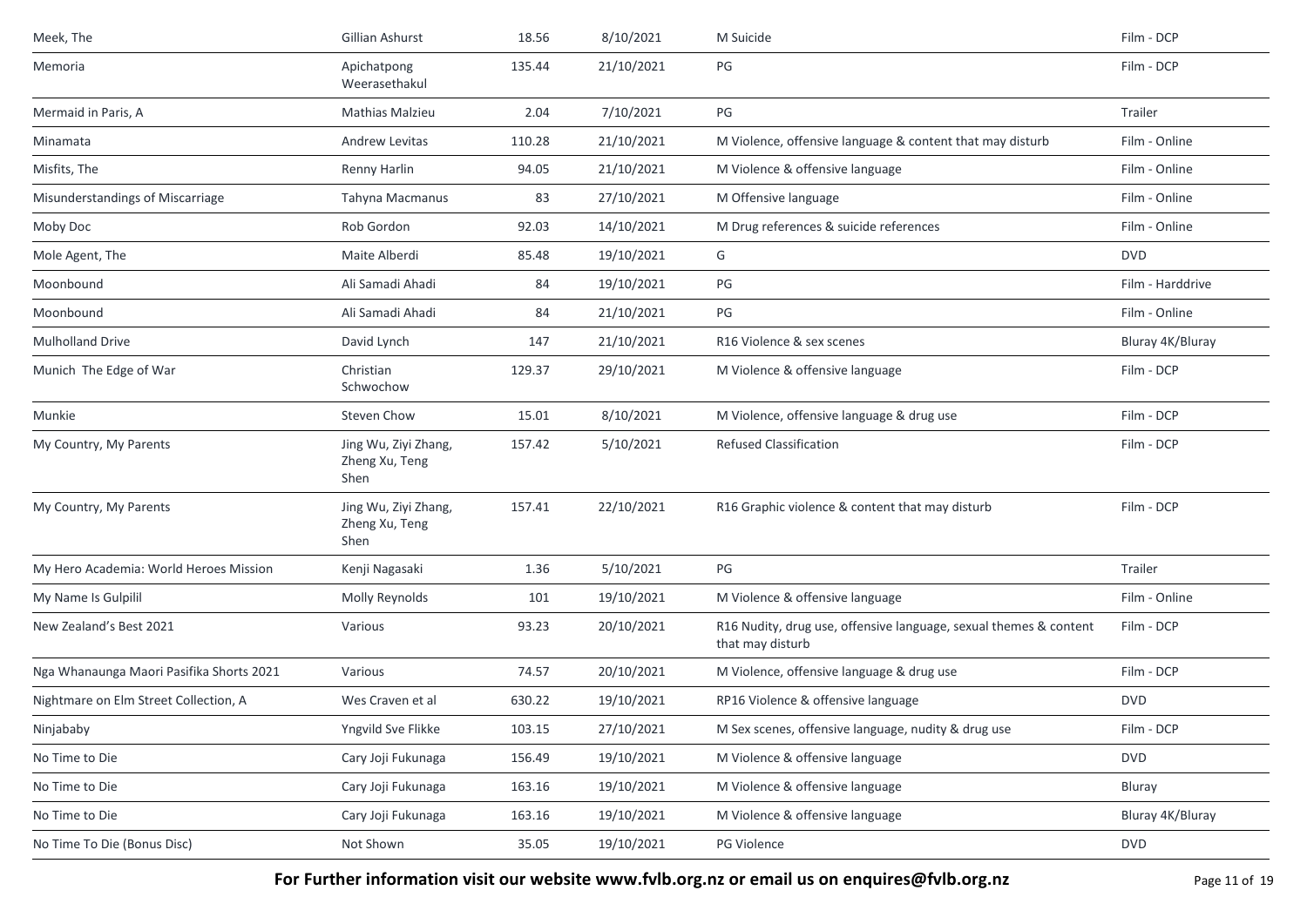| No Time To Die (Bonus Disc)                  | Not Shown                                        | 36.33  | 19/10/2021 | PG Violence                                                                 | Bluray           |
|----------------------------------------------|--------------------------------------------------|--------|------------|-----------------------------------------------------------------------------|------------------|
| Not Quite Hollywood                          | Mark Hartley                                     | 102.57 | 27/10/2021 | R18 Violence, sexual violence, drug use, offensive language & sex<br>scenes | <b>DVD</b>       |
| Noted: Alicia Keys the Untold Stories Episod | TT the Artist                                    | 15.08  | 11/10/2021 | PG Coarse language                                                          | Film - Online    |
| Nox Insomnia                                 | <b>Guy Charnaux</b>                              | 7.53   | 6/10/2021  | R18 Violence & explicit sex scenes                                          | Film - DCP       |
| NZ Opera: Semele                             | Thomas de Mallet<br>Burgess, Jacqueline<br>Coats | 1.22   | 14/10/2021 | PG                                                                          | Trailer          |
| NZ Opera: Semele                             | Thomas de Mallet<br>Burgess, Jacqueline<br>Coats | 146.49 | 26/10/2021 | PG Drug use                                                                 | Film - DCP       |
| O Cavaleiro Didi e a Princesa Lili           | Marcus Figueiredo                                | 90.32  | 6/10/2021  | PG Violence                                                                 | Film - DVD       |
| O Menino no espelho                          | Guilherme Fiuza<br>Zenha                         | 78     | 7/10/2021  | PG Coarse language                                                          | Film - DVD       |
| Oasis Knebworth 1996                         | Jake Scott                                       | 110.2  | 6/10/2021  | M Offensive language                                                        | Film - Online    |
| Off the Rails                                | Jules Williamson                                 | 94     | 5/10/2021  | M Offensive language & sexual references                                    | Film - DCP       |
| Once Upon a Time in Calcutta                 | Aditya Vikram<br>Sengupta                        | 132.22 | 8/10/2021  | M Offensive language                                                        | Film - DCP       |
| One Night                                    | Kazuya Shiraishi                                 | 122.57 | 6/10/2021  | R16 Domestic violence, sexual material & offensive language                 | Film - DCP       |
| Only F**ks Pat Me On The Head                | Steph Miller, Paul<br>Wolffram                   | 20     | 11/10/2021 | M Offensive language                                                        | Film - DCP       |
| Orgiastic HyperPlastic                       | Paul Bush                                        | 6.51   | 5/10/2021  | G                                                                           | Film - DCP       |
| Outsiders, The                               | Francis Ford<br>Coppola                          | 110.13 | 27/10/2021 | M Violence                                                                  | <b>DVD</b>       |
| Outsiders, The                               | Francis Ford<br>Coppola                          | 206.24 | 27/10/2021 | M Violence                                                                  | Bluray           |
| Outsiders, The                               | <b>Francis Ford</b><br>Coppola                   | 206.24 | 27/10/2021 | M Violence                                                                  | Bluray 4K/Bluray |
| Paanich Madhaani                             | Vijay Kumar Arora                                | 3.09   | 12/10/2021 | PG                                                                          | Trailer          |
| Paanich Madhaani                             | Vijay Kumar Arora                                | 127    | 28/10/2021 | M                                                                           | Film - DCP       |
| Paris, 13th District                         | Jacques Audiard                                  | 105.03 | 4/10/2021  | R16 Sex scenes, nudity, drug use & offensive language                       | Film - DCP       |
| Paw Patrol Movie                             | Cal Brunker                                      | 82.27  | 29/10/2021 | G                                                                           | <b>DVD</b>       |
| Paw Patrol Movie                             | Cal Brunker                                      | 85.58  | 29/10/2021 | G                                                                           | Bluray           |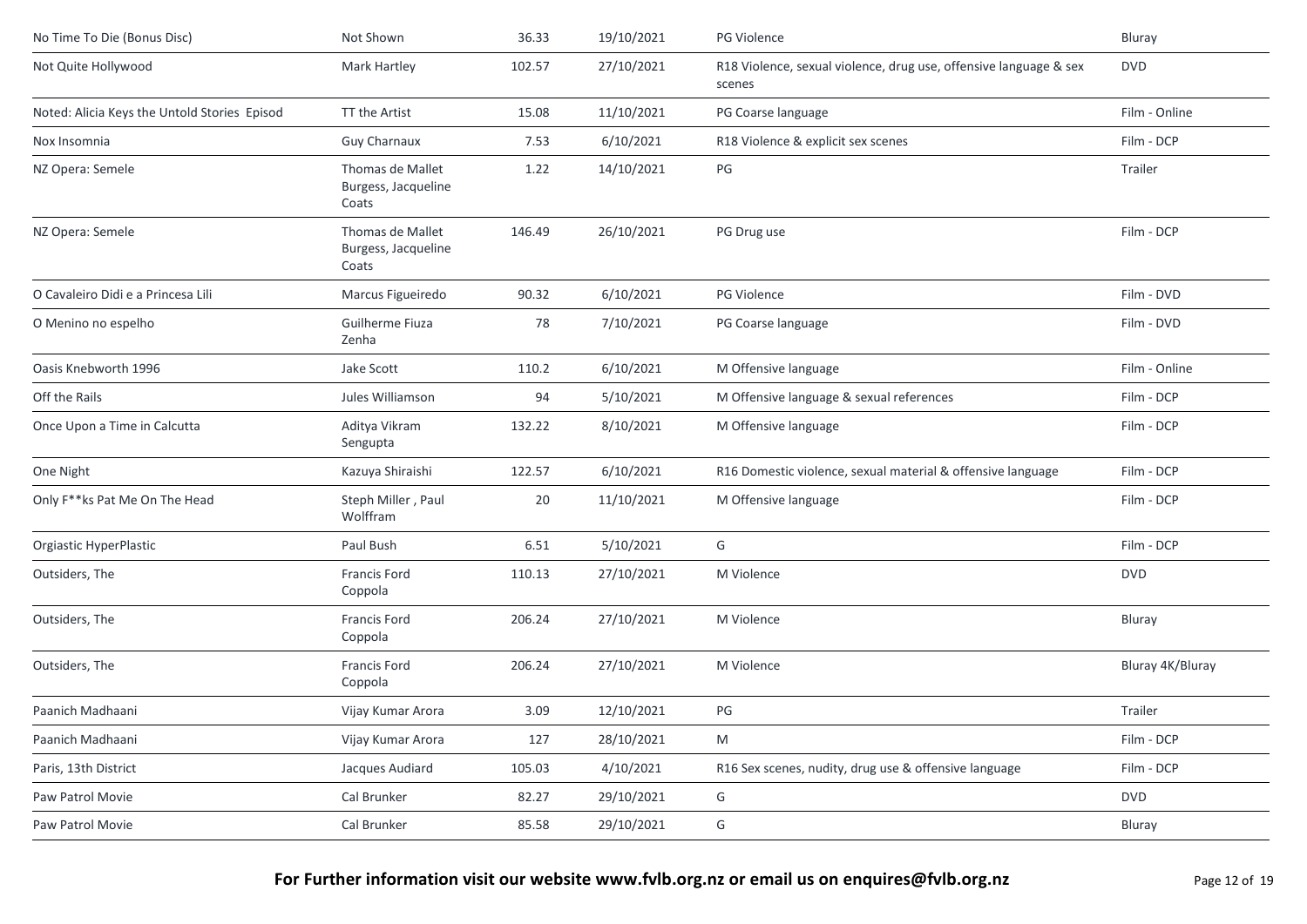| Pebble And The Boy, The       | Chris Green                                   | 101.08 | 5/10/2021  | M Violence, sexual references & offensive language                | Film - Online |
|-------------------------------|-----------------------------------------------|--------|------------|-------------------------------------------------------------------|---------------|
| Peninsula                     | Fiona McKenzie                                | 12.26  | 8/10/2021  | PG Coarse language                                                | Film - DCP    |
| Percy vs Goliath              | Clark Johnson                                 | 99     | 21/10/2021 | PG Coarse language                                                | Film - Online |
| Pit, The                      | Markéta Kubátová<br>Smolíková                 | 8.53   | 5/10/2021  | $\mathsf{PG}$                                                     | Film - DCP    |
| Pleasure                      | Ninja Thyberg                                 | 107.45 | 13/10/2021 | R18 Explicit sexual content, sexual violence & offensive language | Film - DCP    |
| Plunderer: Part Two           | Hiroyuki Kanbe                                | 840.15 | 27/10/2021 | R16 Violence & sexual violence                                    | Bluray/DVD/DC |
| Plunderer: Part Two (Disc 1)  | Hiroyuki Kanbe                                | 184.46 | 27/10/2021 | R16 Violence & sexual violence                                    | Bluray        |
| Plunderer: Part Two (Disc 2)  | Hiroyuki Kanbe                                | 95.31  | 27/10/2021 | R13 Violence & sexualised imagery                                 | Bluray        |
| Pocahontas/Pocahontas II      | Mike Gabriel/B<br>Raymond                     | 154.17 | 13/10/2021 | G                                                                 | Bluray        |
| Poltergeist                   | Tobe Hooper                                   | 114    | 12/10/2021 | PG Some scenes may scare very young children                      | Film - DCP    |
| <b>Poltergeist Collection</b> | Tobe Hooper, Brian<br>Gibson, Gary<br>Sherman | 302.47 | 19/10/2021 | M Horror scenes                                                   | Bluray        |
| <b>Poltergeist Collection</b> | Tobe Hooper, Brian<br>Gibson, Gary<br>Sherman | 290.17 | 19/10/2021 | M Horror scenes                                                   | <b>DVD</b>    |
| Pride and Prejudice (1995)    | Simon Langton                                 | 323.51 | 19/10/2021 | G                                                                 | Bluray        |
| Prisoners Of The Ghostland    | Sion Sono                                     | 102.33 | 4/10/2021  | R16 Violence, offensive language & sexual material                | (DVD)         |
| Prisoners Of The Ghostland    | Sion Sono                                     | 102.33 | 12/10/2021 | R16 Violence, offensive language & sexual material                | Film - DCP    |
| Proposition, The              | John Hillcoat                                 | 104    | 27/10/2021 | R16 Violence, offensive language & content that may disturb       | Bluray        |
| Pursuit of Happyness, The     | Gabriele Muccino                              | 117.27 | 26/10/2021 | M Offensive language                                              | Bluray        |
| QTip, The                     | Risto Kutt                                    | 5.36   | 7/10/2021  | PG                                                                | Film - DCP    |
| Queenpins                     | Aron Gaudet, Gita<br>Pullapilly               | 110.21 | 27/10/2021 | M Offensive language                                              | Film - Online |
| Rainmaker, The                | Joseph Anthony                                | 121.24 | 26/10/2021 | PG                                                                | Bluray        |
| Rawhide: Seasons 1 4          | <b>Charles Marquis</b><br>Warrenet. al        | 5418   | 27/10/2021 | <b>PG Violence</b>                                                | <b>DVD</b>    |
| Rebels of WWII, The           | Nick Lyon                                     | 84.47  | 29/10/2021 | M Violence                                                        | <b>DVD</b>    |
| Red Notice                    | Rawson Marshall<br>Thurber                    | 117.27 | 26/10/2021 | M Violence & offensive language                                   | Film - DCP    |
|                               |                                               |        |            |                                                                   |               |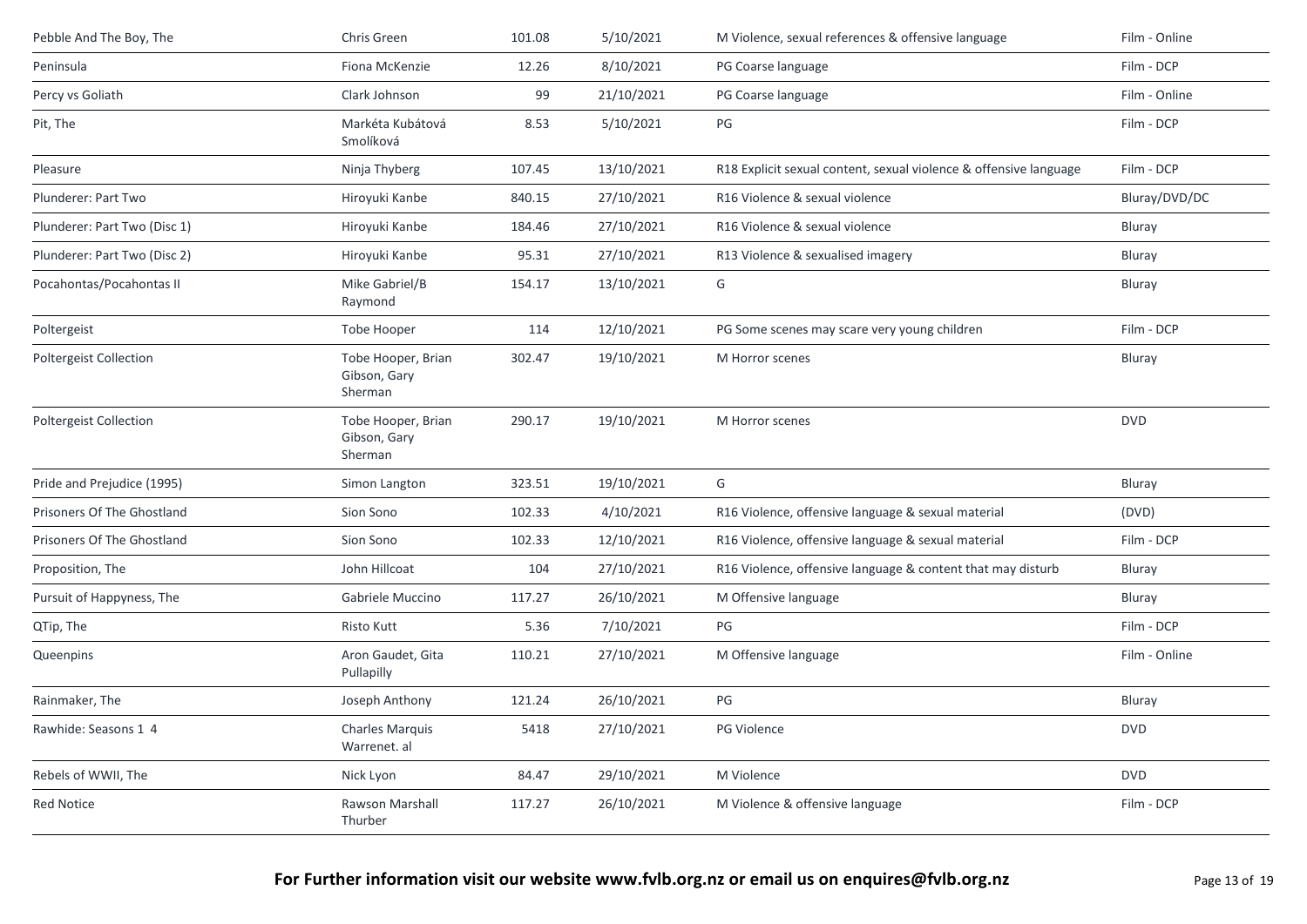| Red Rocket                                     | Sean Baker                                           | 2.12   | 26/10/2021 | M Drug use & offensive language                             | Trailer       |
|------------------------------------------------|------------------------------------------------------|--------|------------|-------------------------------------------------------------|---------------|
| Reflection of Fear, A                          | William A. Fraker                                    | 89.15  | 18/10/2021 | R <sub>16</sub>                                             | Bluray        |
| Relic                                          | Natalie Erika James                                  | 89.26  | 27/10/2021 | M Violence, offensive language & horror                     | <b>Bluray</b> |
| Relic                                          | Natalie Erika James                                  | 89.21  | 27/10/2021 | M Violence, offensive language & horror                     | <b>DVD</b>    |
| Reminiscence                                   | Lisa Joy                                             | 115.49 | 13/10/2021 | M Violence, drug use & suicide                              | Film - Online |
| Retro SciFi Double Feature Vol. 1: Tarantula   | Jack Arnold                                          | 161.01 | 27/10/2021 | <b>PG Violence</b>                                          | Bluray        |
| Reunion                                        | Jake Mahaffy                                         | 94.54  | 28/10/2021 | M Violence & content that may disturb                       | <b>DVD</b>    |
| <b>Riders of Justice</b>                       | <b>Anders Thomas</b><br>Jensen                       | 116.04 | 13/10/2021 | R16 Violence, offensive language & sexual material          | Film - Online |
| Road House (1989)                              | Rowdy Herrington                                     | 109.29 | 14/10/2021 | M Violence                                                  | <b>DVD</b>    |
| Roadrunner: A Film about Anthony Bourdain      | Morgan Neville                                       | 118.46 | 12/10/2021 | M Offensive language & deals with suicide                   | Film - Online |
| Robotapocalypse                                | Marcus<br>Friendlander                               | 84.03  | 29/10/2021 | M Science fiction themes & violence                         | <b>DVD</b>    |
| Rons Gone Wrong                                | Sarah Smith, Jean-<br>Philippe Vine                  | 107    | 19/10/2021 | PG                                                          | Film - DCP    |
| Satyameva Jayate 2                             | Milap Milan Zaveri                                   | 3.17   | 28/10/2021 | M Violence                                                  | Trailer       |
| Save Yourselves!                               | Alex H. Fischer,<br>Eleanor Wilson                   | 93.21  | 28/10/2021 | M Violence & offensive language                             | <b>DVD</b>    |
| ScoobyDoo! The Sword and the Scoob             | Maxwell Atoms,<br>Christina Sotta,<br>Melchior Zwyer | 147    | 21/10/2021 | PG Scary scenes                                             | Film - Online |
| Scream                                         | Matt Bettinelli &<br>OlpinTyler Gillett              | 2.18   | 14/10/2021 | M Violence & horror                                         | Trailer       |
| Settlers                                       | Wyatt Rockefeller                                    | 103.31 | 13/10/2021 | R16 Violence, sexual violence & offensive language          | Film - Online |
| Shadow in the Cloud                            | Roseanne Liang                                       | 83.03  | 27/10/2021 | R13 Violence, offensive language & content that may disturb | Film - Online |
| Show Me Shorts 2021: The Sampler (Blood & Gol  | Various                                              | 108.34 | 5/10/2021  | R16 Violence & sexual violence                              | Film - DCP    |
| Show Me Shorts 2021: The Sampler (Blue Lake V) | Various                                              | 105.07 | 5/10/2021  | M Drug use & offensive language                             | Film - DCP    |
| Show Me The Father                             | <b>Rick Altizer</b>                                  | 88     | 12/10/2021 | PG                                                          | Film - Online |
| Show Me the Way to the Station                 | Naoki Hashimoto                                      | 126    | 5/10/2021  | PG                                                          | Film - DVD    |
| Shut It Off ASAP! Episode 101                  | Chris Chilco                                         | 23.44  | 26/10/2021 | M Offensive language                                        | Film - Online |
| Shut It Off ASAP! Episode 102                  | Chris Chilco                                         | 22.43  | 26/10/2021 | PG Coarse language                                          | Film - Online |
| Shut It Off ASAP! Episode 103                  | Chris Chilco                                         | 27.16  | 26/10/2021 | PG                                                          | Film - Online |

**For Further information visit our website www.fvlb.org.nz or email us on enquires@fvlb.org.nz** Page 14 of 19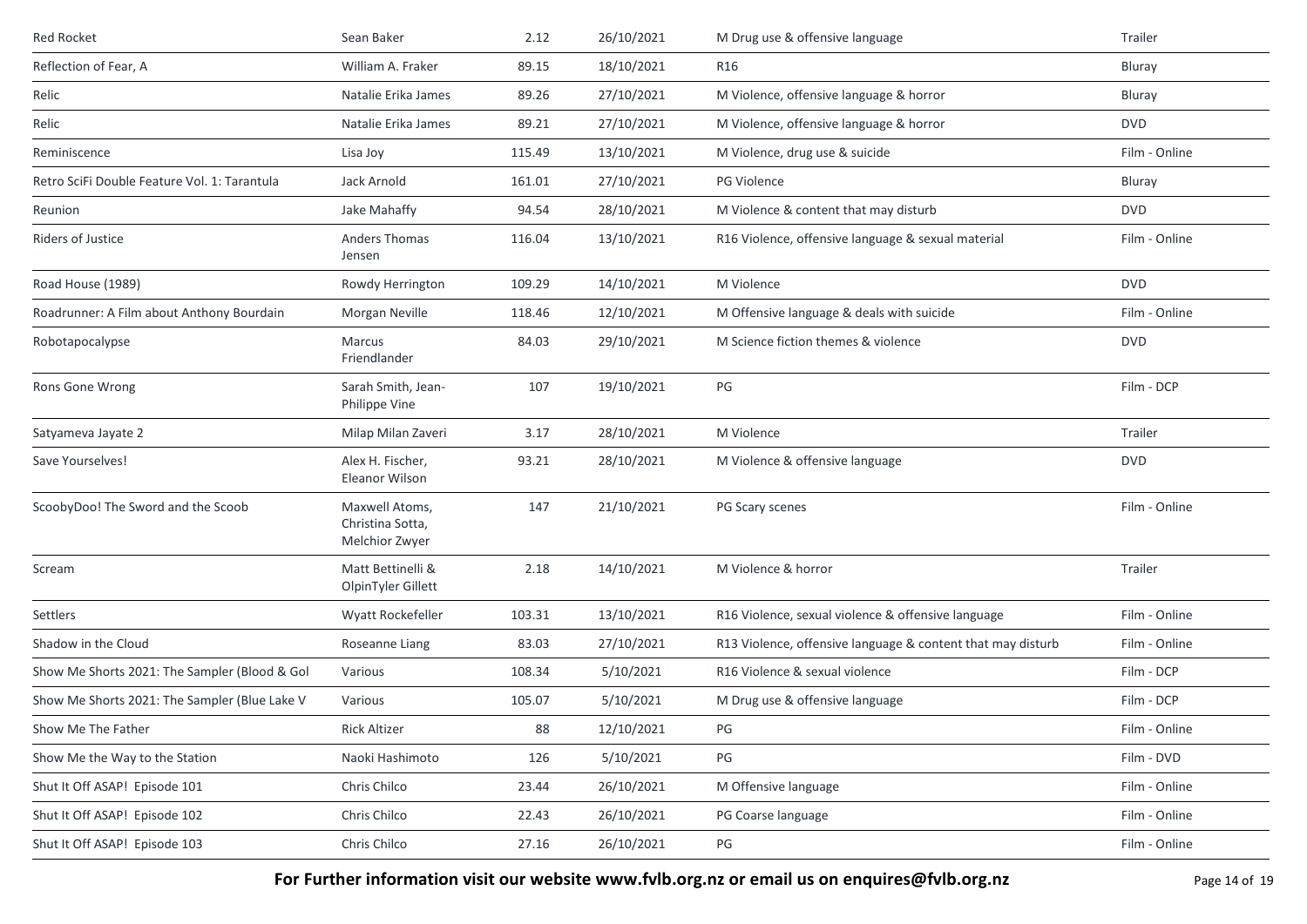| Shut It Off ASAP! Episode 104           | Chris Chilco                                               | 26.14  | 26/10/2021 | PG Coarse language                                  | Film - Online    |
|-----------------------------------------|------------------------------------------------------------|--------|------------|-----------------------------------------------------|------------------|
| Shut It Off ASAP! Episode 105           | Chris Chilco                                               | 21.06  | 26/10/2021 | PG                                                  | Film - Online    |
| Shut It Off ASAP! Episode 106           | Chris Chilco                                               | 19.42  | 26/10/2021 | PG Coarse language                                  | Film - Online    |
| Silence & Darkness                      | Barak Barkan                                               | 78.33  | 6/10/2021  | R16 Violence, cruelty & content that may disturb    | Film - Online    |
| Silly Duck Wizard, The                  | Terry Ibele                                                | 1.28   | 5/10/2021  | PG                                                  | Film - DCP       |
| Sing 2                                  | Garth Jennings                                             | 3.38   | 5/10/2021  | G                                                   | Trailer          |
| Sing a Bit of Harmony                   | Yoshiura Yasuhiro                                          | 0.58   | 21/10/2021 | PG                                                  | Trailer          |
| Sista                                   | Chantelle Burgoyne                                         | 16.13  | 8/10/2021  | M Violence, offensive language & drug use           | Film - DCP       |
| Sister of The Groom                     | Amy Miller Gross                                           | 92     | 21/10/2021 | M Sex scenes, offensive language, nudity & drug use | Film - Online    |
| Sniper, The                             | <b>Edward Dmytryk</b>                                      | 87.56  | 27/10/2021 | M Adult themes                                      | Bluray           |
| Space Jam                               | Joe Pytka                                                  | 83.47  | 14/10/2021 | G                                                   | <b>DVD</b>       |
| Space Jam: 2 Film Collection            | Joe Pytka, Michael<br>D. Lee                               | 194.34 | 22/10/2021 | PG Violence                                         | <b>DVD</b>       |
| Space Jam: 2 Film Collection            | Joe Pytka, Michael<br>D. Lee                               | 202.51 | 22/10/2021 | <b>PG Violence</b>                                  | Bluray           |
| Space Jam: A New Legacy                 | Malcolm D Lee                                              | 115.23 | 13/10/2021 | <b>PG Violence</b>                                  | Film - Online    |
| Space Jam: A New Legacy                 | Malcolm D Lee                                              | 115.23 | 19/10/2021 | PG Violence                                         | Film - Harddrive |
| Space Jam: A New Legacy                 | Malcolm D Lee                                              | 110.57 | 22/10/2021 | PG Violence                                         | <b>DVD</b>       |
| Space Jam: A New Legacy                 | Malcolm D Lee                                              | 115.31 | 22/10/2021 | PG Violence                                         | Bluray           |
| Space Jam: A New Legacy                 | Malcolm D Lee                                              | 231.02 | 22/10/2021 | <b>PG Violence</b>                                  | Bluray 4K/Bluray |
| Space Jam: A New Legacy                 | Malcolm D Lee                                              | 231.02 | 22/10/2021 | PG Violence                                         | Bluray 4K/Bluray |
| Sparkling: The Story of Champagne       | Frank Mannion                                              | 88     | 13/10/2021 | PG                                                  | Film - Online    |
| Spongebob Movie: Sponge on the Run, The | Tim Hill                                                   | 87.44  | 4/10/2021  | PG                                                  | <b>DVD</b>       |
| Star Trek Discovery: Season 3           | Omar Madha,<br>Chloe Domont et al                          | 668    | 12/10/2021 | M Violence & content that may disturb               | Bluray           |
| Star Trek Discovery: Season 3           | Omar Madha,<br>Chloe Domont et al                          | 635.4  | 12/10/2021 | M Violence & content that may disturb               | <b>DVD</b>       |
| Star Trek Discovery: Season 3 (Disc 1)  | Olatunde<br>Osunsanmi,<br>Jonathan Frakes,<br>Hanelle M. C | 206.57 | 5/10/2021  | M Violence & content that may disturb               | Bluray           |
|                                         |                                                            |        |            |                                                     |                  |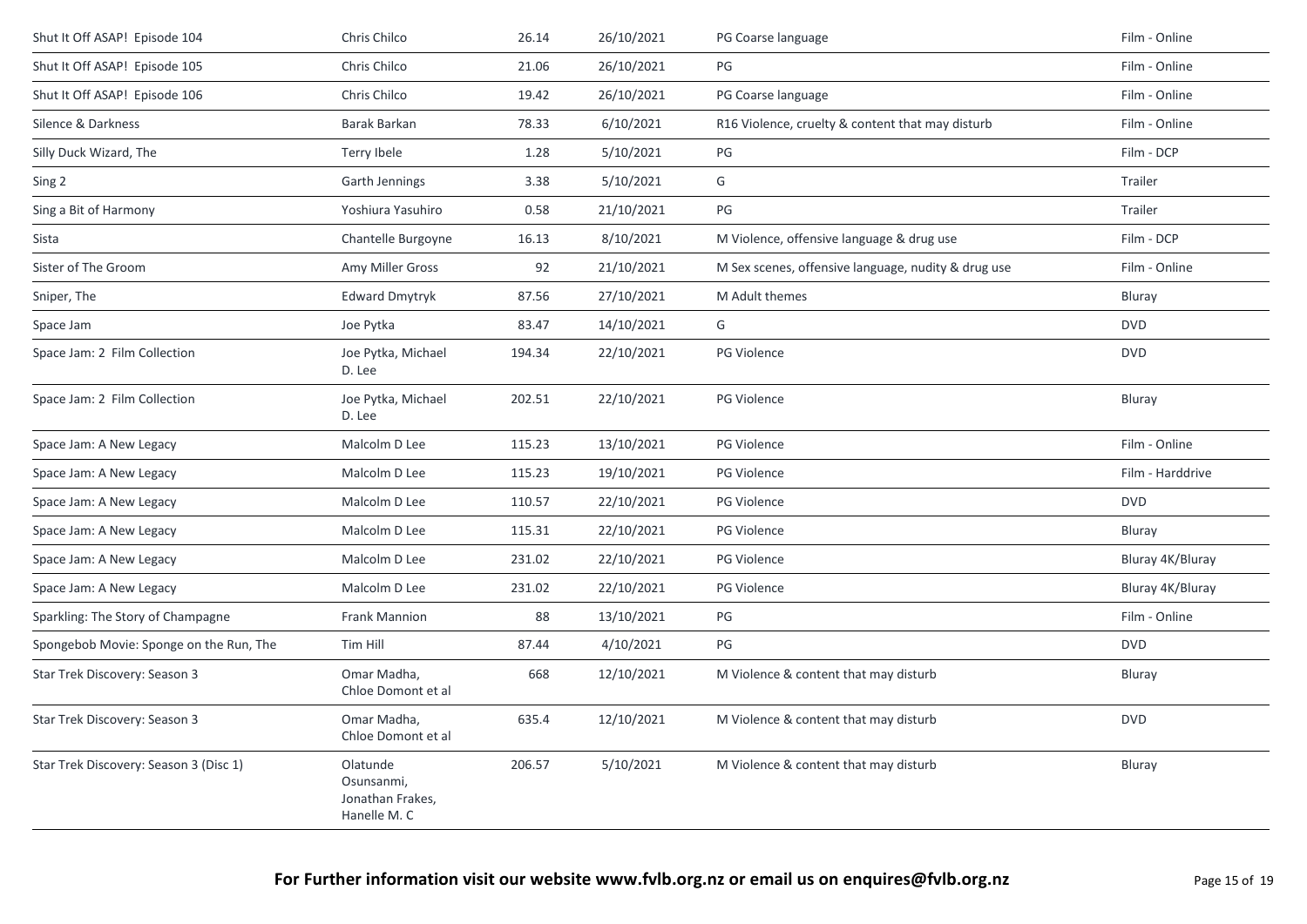| Star Trek Discovery: Season 3 (Disc 2)        | Jonathan Frakes et<br>al.        | 200.32 | 5/10/2021  | M Violence & content that may disturb                                           | Bluray           |
|-----------------------------------------------|----------------------------------|--------|------------|---------------------------------------------------------------------------------|------------------|
| Star Trek Discovery: Season 3 (Disc 3)        | Jonathan Frakes et<br>al.        | 198.39 | 5/10/2021  | M Violence & content that may disturb                                           | Bluray           |
| Star Trek Discovery: Season 3 (Disc 4)        | Olatunde<br>Osunsanmi            | 61.52  | 5/10/2021  | M Violence & content that may disturb                                           | Bluray           |
| Starstruck Christmas, A                       | John Stimpson                    | 87     | 27/10/2021 | PG                                                                              | Film - Online    |
| Stillwater                                    | Tom McCarthy                     | 133.41 | 27/10/2021 | M Violence & offensive language                                                 | <b>DVD</b>       |
| Stillwater                                    | Tom McCarthy                     | 139.23 | 27/10/2021 | M Violence & offensive language                                                 | Bluray           |
| Stone in the Shoe, A                          | Eric Montchaud                   | 11.3   | 5/10/2021  | PG                                                                              | Film - DCP       |
| Straight Outta Nowhere: ScoobyDoo Meets Coura | Cecilia Aranovich                | 75.13  | 21/10/2021 | PG Scary scenes                                                                 | Film - Online    |
| Straight Story, The                           | David Lynch                      | 112.04 | 5/10/2021  | G                                                                               | Bluray           |
| Stubbs the Zombie in Rebel Without a Pulse    | Not stated                       | 0      | 29/10/2021 | R <sub>16</sub> Violence                                                        | Computer Game    |
| Suicide Squad, The                            | James Gunn                       | 131.54 | 13/10/2021 | R16 Graphic violence, offensive language & cruelty                              | Film - Online    |
| Suicide Squad, The                            | James Gunn                       | 131.54 | 19/10/2021 | R16 Graphic violence, offensive language & cruelty                              | Film - Harddrive |
| Sword Art Online Progressive: Aria of a Starl | Ayako Kōno                       | 1.38   | 5/10/2021  | PG                                                                              | Trailer          |
| Sword Art Online: Alicization War of Underwo  | Manabu Ono et al.                | 165.4  | 20/10/2021 | R13 Bloody violence & content that may disturb                                  | <b>DVD</b>       |
| Sword Art Online: Alicization War of Underwo  | Manabu Ono et al.                | 142    | 20/10/2021 | R13 Bloody violence & content that may disturb                                  | <b>DVD</b>       |
| Sword Art Online: Alicization War of Underwo  | Manabu Ono et al.                | 307.4  | 21/10/2021 | R13 Bloody violence & content that may disturb                                  | <b>DVD</b>       |
| Sword Art Online: Alicization War of Underwo  | Manabu Ono et al.                | 309.33 | 21/10/2021 | R13 Bloody violence & content that may disturb                                  | Bluray           |
| Synchronic                                    | Justin Benson,<br>Aaron Moorhead | 101.33 | 27/10/2021 | R13 Violence, offensive language, drug use & content that may<br>disturb        | <b>DVD</b>       |
| Synchronic                                    | Justin Benson,<br>Aaron Moorhead | 101.39 | 27/10/2021 | R13 Violence, offensive language, drug use & content that may<br>disturb        | Bluray           |
| Tadap                                         | Milan Luthria                    | 2.48   | 28/10/2021 | M Violence                                                                      | Trailer          |
| Taina 2, a Aventura Continua                  | Mauro Lima                       | 78.59  | 7/10/2021  | <b>PG Nudity</b>                                                                | Film - DVD       |
| Tales from the Hood 3                         | Rusty Cundieff,<br>Darin Scott   | 104.44 | 11/10/2021 | R16 Violence, offensive language, sexual material & content that<br>may disturb | Film - Online    |
| Ted K                                         | Tony Stone                       | 121.54 | 22/10/2021 | M Violence, offensive language, nudity & suicide references                     | Film - DCP       |
| Teen Titans Go See Space Jam                  | Peter Rida Michail               | 79.59  | 12/10/2021 | G                                                                               | <b>DVD</b>       |
| Teen Titans Go See Space Jam                  | Peter Rida Michail               | 79.59  | 27/10/2021 | G                                                                               | Film - Online    |
|                                               |                                  |        |            |                                                                                 |                  |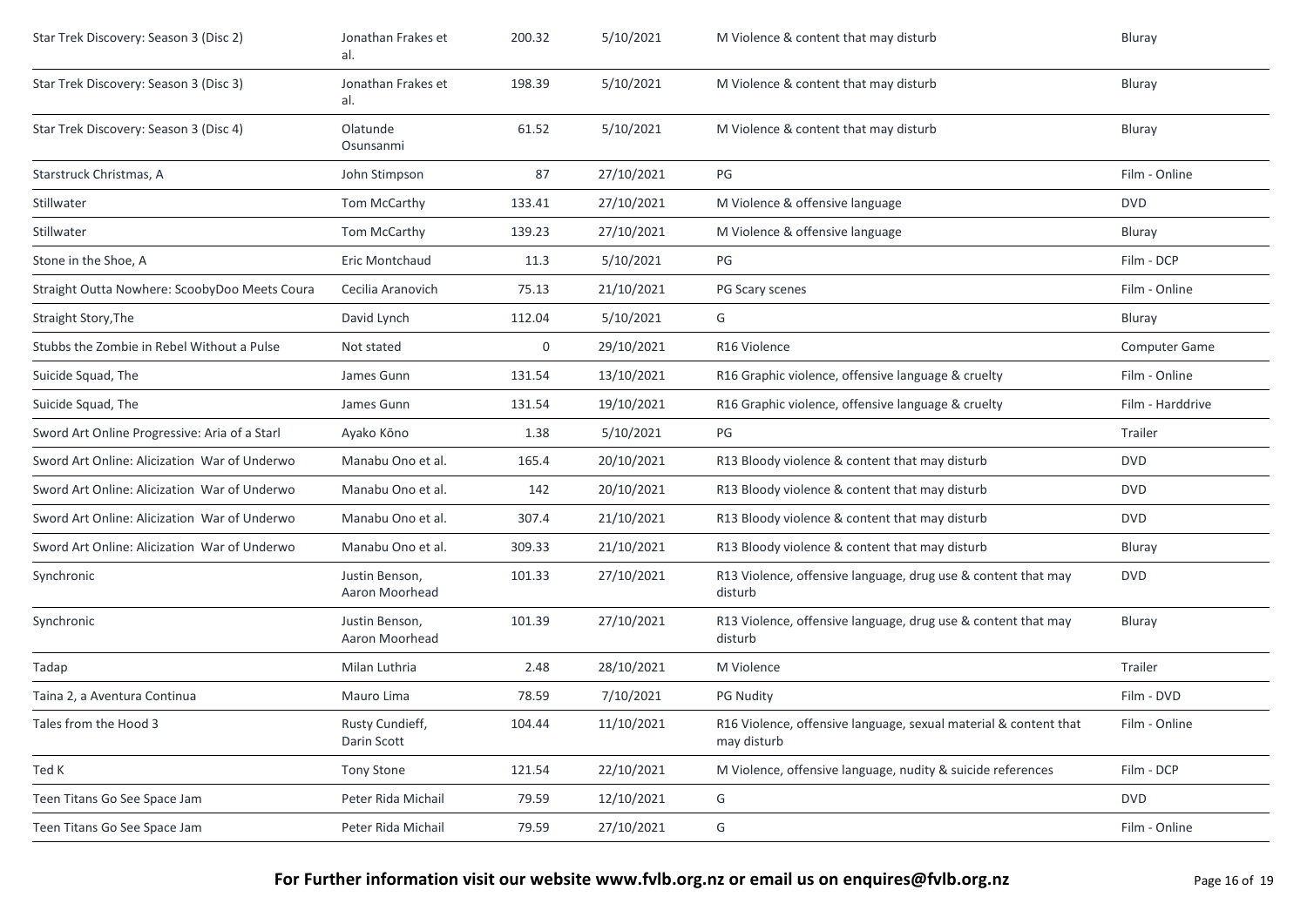| Teen Wolf/Teen Wolf Too                | Rod<br>Daniel/Christopher<br>Leitch | 178.56 | 19/10/2021 | M Violence                                                              | <b>DVD</b>    |
|----------------------------------------|-------------------------------------|--------|------------|-------------------------------------------------------------------------|---------------|
| <b>Terror Fervor</b>                   | Phoebe Parsons                      | 6      | 8/10/2021  | M Content may disturb                                                   | Film - DCP    |
| Thank You                              | Julian Gallese                      | 7.3    | 7/10/2021  | G                                                                       | Film - DCP    |
| Then Came You                          | Adriana Trigiani                    | 97.35  | 28/10/2021 | M Sexual references                                                     | <b>DVD</b>    |
| Those Who Wish Me Dead                 | Taylor Sheridan                     | 99.41  | 27/10/2021 | R16 Violence, cruelty, offensive language & content that may<br>disturb | Film - Online |
| <b>Throat Notes</b>                    | Felix Colgrave                      | 8.3    | 7/10/2021  | PG Scary scenes                                                         | Film - DCP    |
| tick, tickBOOM!                        | Lin-Manuel Miranda                  | 115    | 27/10/2021 | M Offensive language                                                    | Film - DCP    |
| Time Is Up                             | Elisa Amoruso                       | 108    | 13/10/2021 | M Violence, offensive language & sex scenes                             | Film - Online |
| Tingler, The                           | <b>William Castle</b>               | 81.3   | 28/10/2021 | M                                                                       | <b>DVD</b>    |
| Tom Petty: Somewhere You'll Feel Free  | Mary Wharton                        | 101    | 12/10/2021 | M Offensive language                                                    | Film - DCP    |
| Topping Out                            | Kerry Fox                           | 15.34  | 8/10/2021  | M Offensive language                                                    | Film - DCP    |
| Town Like Alice, A                     | Jack Lee                            | 111.2  | 5/10/2021  | G                                                                       | <b>DVD</b>    |
| <b>Trigger Point</b>                   | <b>Brad Turner</b>                  | 78.56  | 20/10/2021 | R16 Violence, cruelty, offensive language & sexual references           | (DVD)         |
| Trolls Dance! Dance! Dance! Collection | Mike Mitchell, Walt<br>Dohrn et al  | 286.14 | 4/10/2021  | G                                                                       | <b>DVD</b>    |
| True Love                              | Ray Edwards                         | 15     | 8/10/2021  | M Offensive language                                                    | Film - DCP    |
| Tui                                    | Awa Puna                            | 17.46  | 11/10/2021 | M Offensive language                                                    | Film - DCP    |
| Tulip                                  | Andrea Love,<br>Phoebe Wahl         | 9.07   | 5/10/2021  | PG                                                                      | Film - DCP    |
| Tulsa                                  | Scott Pryor, Gloria<br>Stella       | 119    | 11/10/2021 | PG Violence                                                             | Film - Online |
| Turma da Mônica, uma aventura no tempo | Mauricio de Sousa                   | 80     | 6/10/2021  | PG                                                                      | Film - DVD    |
| Twist                                  | Martin Owen                         | 90     | 27/10/2021 | M Violence, sexual references & offensive language                      | Film - Online |
| Umbrellas                              | Jose Prats, Alvaro<br>Robles        | 12.09  | 5/10/2021  | PG                                                                      | Film - DCP    |
| Uncharted                              | Ruben Fleischer                     | 2.17   | 26/10/2021 | M                                                                       | Trailer       |
| Undergods                              | Chino Moya                          | 91.4   | 13/10/2021 | R13 Violence, offensive language & content that may disturb             | Film - Online |
| Unforgivable, The                      | Nora Fingscheidt                    | 112.19 | 13/10/2021 | R13 Violence, offensive language & drug references                      | Film - DCP    |
| Vadim On A Walk                        | Sasha Svirsky                       | 8.04   | 13/10/2021 | M                                                                       | Film - DCP    |

**For Further information visit our website www.fvlb.org.nz or email us on enquires@fvlb.org.nz** Page 17 of 19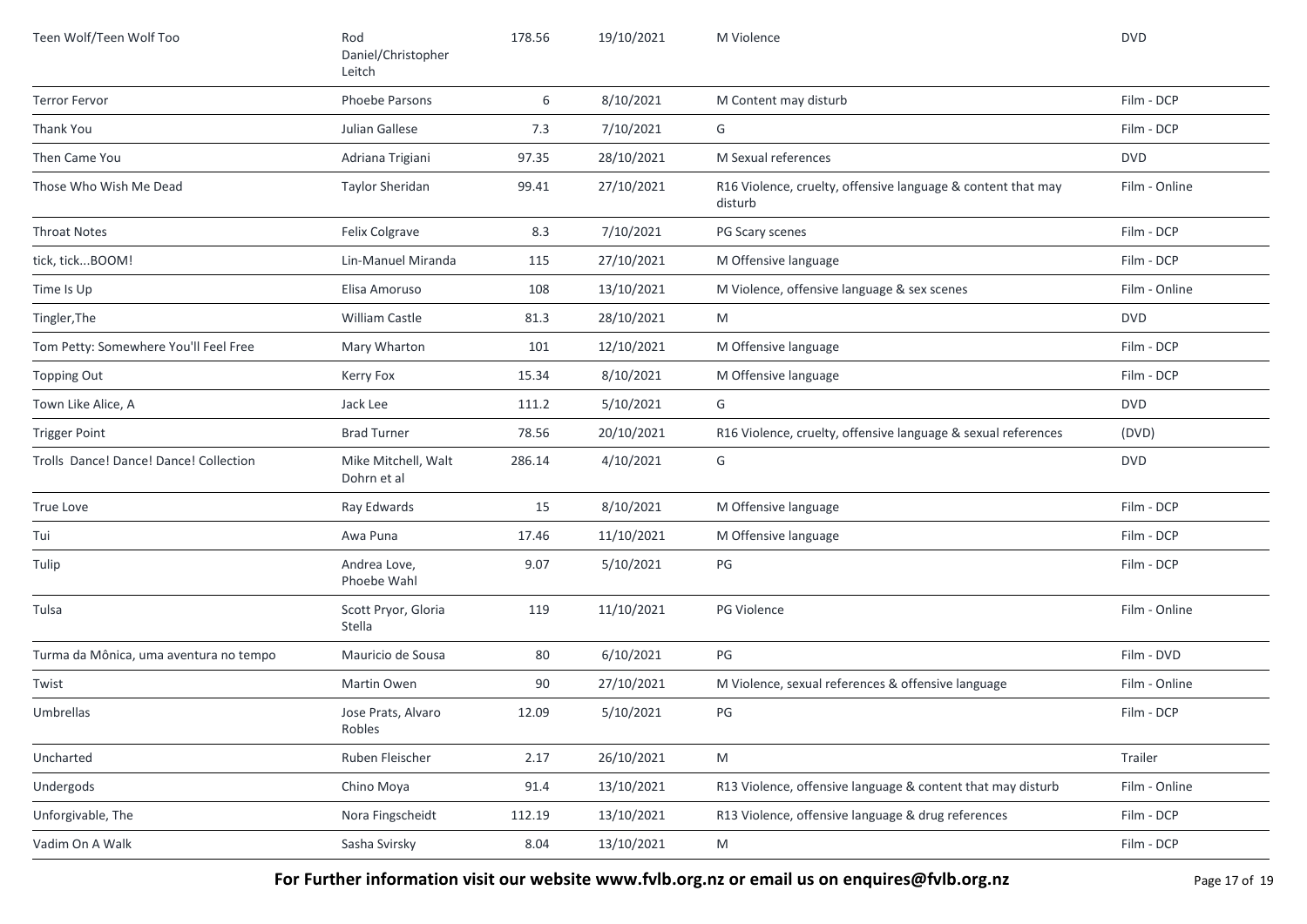| Venom: Let There Be Carnage                   | Andy Serkis                          | 97     | 19/10/2021 | M Violence & offensive language                               | Film - DCP    |
|-----------------------------------------------|--------------------------------------|--------|------------|---------------------------------------------------------------|---------------|
| Vincent Price Double Feature: The Tingler & T | John Brahm,<br><b>William Castle</b> | 154.17 | 27/10/2021 | M Drug use & violence                                         | Bluray        |
| Wairunga                                      | Sarah Hunter                         | 67     | 6/10/2021  | G                                                             | Film - DCP    |
| War Below, The                                | J.P. Watts                           | 97     | 13/10/2021 | M Violence                                                    | Film - Online |
| Washday                                       | Kath Akuhata-<br>Brown               | 13.51  | 11/10/2021 | G                                                             | Film - DCP    |
| Way You Look Tonight, The                     | John Cerrito                         | 85     | 27/10/2021 | M Sex scenes & offensive language                             | Film - Online |
| We Bare Bears: The Movie                      | Daniel Chong                         | 69     | 21/10/2021 | PG                                                            | Film - Online |
| We Feel Fine                                  | Jeremy Dumble,<br>Adam Luxton        | 94.29  | 12/10/2021 | M Offensive language, sexual references & drug use            | Film - Online |
| Welcome to Smelliville                        | Toby Genkel, Jens<br>Moller          | 85     | 27/10/2021 | PG Coarse language                                            | Film - Online |
| What Lies Below                               | Braden R.<br>Duemmler                | 87.37  | 28/10/2021 | M Violence, offensive language & sex scenes                   | <b>DVD</b>    |
| When We Were Born                             | <b>Tamer Ezzat</b>                   | 102.29 | 14/10/2021 | M Violence                                                    | Film - DCP    |
| When We Were Kids                             | Josephine Stewart-<br>Te Whiu        | 12.25  | 7/10/2021  | M Sexual abuse themes & nudity                                | Film - DCP    |
| Wiggles, The: Halloween Party                 | Anthony Field                        | 45.24  | 12/10/2021 | G                                                             | <b>DVD</b>    |
| Wild Indian                                   | Lyle Mitchell<br>Corbine Jr.         | 87.08  | 26/10/2021 | R16 Violence, domestic violence, cruelty & offensive language | Film - DCP    |
| Wild One, The                                 | Laslo Benedek                        | 79.05  | 27/10/2021 | <b>PG Violence</b>                                            | Bluray        |
| Willy Wonka & The Chocolate Factory/Charlie A | Mel Stuart/Tim<br><b>Burton</b>      | 206    | 14/10/2021 | PG Some scenes may scare very young children                  | <b>DVD</b>    |
| Witch and the Baby, The                       | Evgenia Golubeva                     | 4.45   | 5/10/2021  | PG                                                            | Film - DCP    |
| Woodland                                      | Jon Silverberg                       | 88     | 27/10/2021 | M Violence, offensive language, drug use & sexual references  | Film - Online |
| Woodstock Director's Cut Ultimate Collector's | Michael Wadleigh                     | 224.19 | 19/10/2021 | M Drug use & offensive language                               | Bluray        |
| Wrong Turn                                    | Mike P. Nelson                       | 109.38 | 21/10/2021 | R16 Violence, offensive language & content that may disturb   | Film - Online |
| WWE: Summerslam 2021                          | Not stated                           | 240.43 | 19/10/2021 | M Violence                                                    | <b>DVD</b>    |
| WWE: Wrestlemania 37                          | Not stated                           | 475.1  | 5/10/2021  | M Violence & horror                                           | <b>DVD</b>    |
| Yes I am Student                              | <b>Tarnvir Singh Jagpal</b>          | 3.16   | 12/10/2021 | PG                                                            | Trailer       |
| Yes I am Student                              | <b>Tarnvir Singh Jagpal</b>          | 112    | 26/10/2021 | M Drug use                                                    | Film - DCP    |
|                                               |                                      |        |            |                                                               |               |